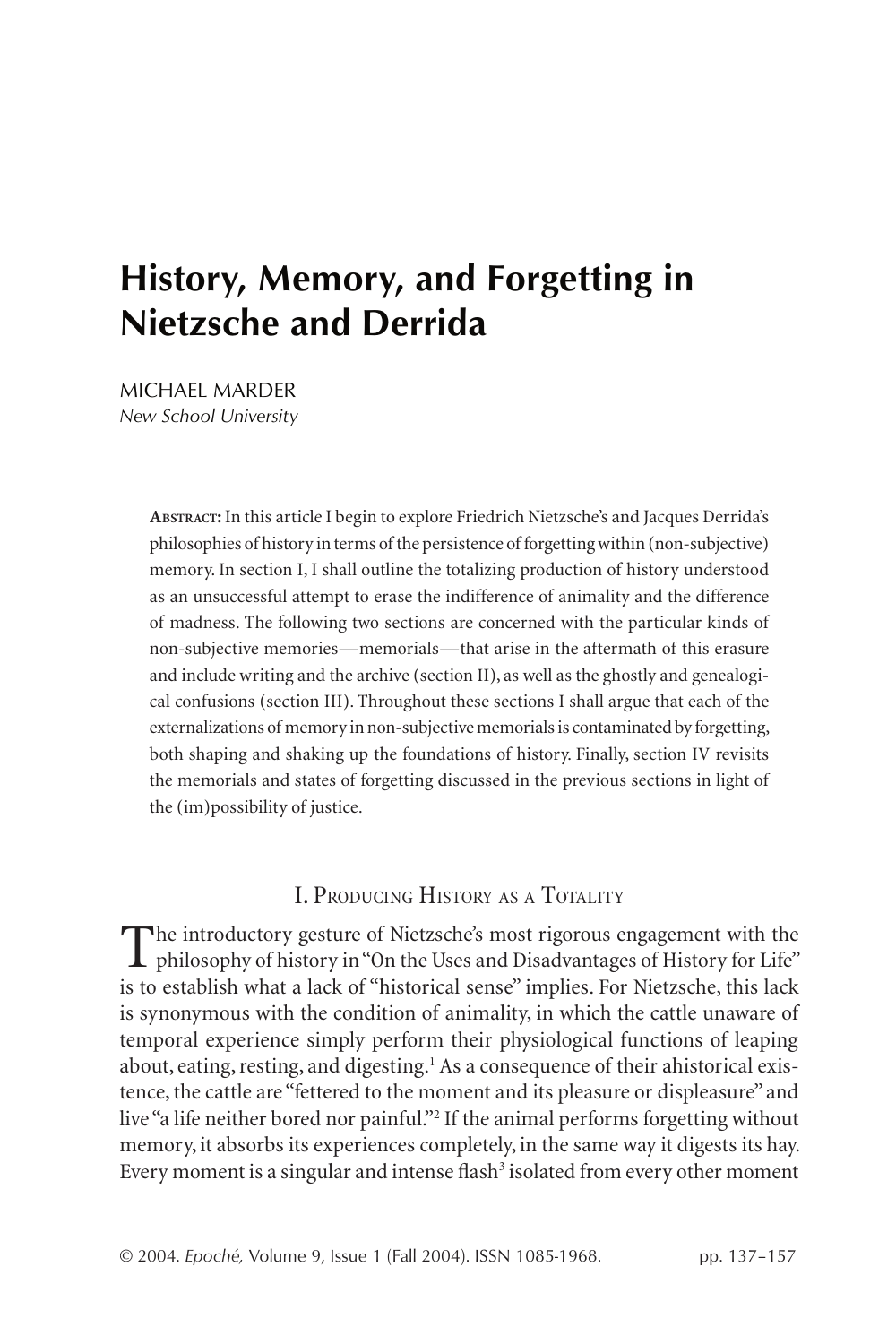in animal consciousness that neither remembers the previous experience, nor is able to compare it with the present one, nor feels the boredom of repetitiveness if the two moments are similar.

Nietzsche's meditation on the mode of forgetting characteristic of the ahistorical animal is, in fact, epistemologically telling, given that he launches his philosophy of history from the limits of knowledge. For, who can be so intrepid, as to claim any degree of accuracy in the representation of animal consciousness? And who will be so bold, as to substantiate this intrepidness with the "remembrance" of a state of being *essentially* devoid of memory? But this epistemological problem need not nullify new insights into Nietzsche's views on a certain fullness (even over-fullness) of history. To put it abstractly, the emergence of history takes place in the territory "beyond the pleasure principle" and depends on the formation of memory, which Nietzsche-the-physician unequivocally diagnoses as indigestion prompted by pain. Historical indigestion, with which the cattle are unfamiliar, does not allow any experience to pass, as even the most insignificant aspects of the past are hoarded with the sense of antiquarian veneration.<sup>4</sup> Thus, the practitioners of antiquarian history are ostensibly far removed from the animal state, though they are still situated on the same continuum of expulsion-retention, as the cattle.

It may seem odd that the unhistorical animal and the absolutely historical "antiquarian" being have something in common. Nonetheless, both share the same feature that determines the totality of their existence. This feature is indifference. The animal (and, to a greater extent, the plant) is incapable of either affirmation, or negation. Merely reacting to external stimuli, it passively accepts the given, in the etymological sense of the term (*accipere*, as a captive). Learning the "yessaying" and the "no-saying"<sup>5</sup> is a function of differentiation that develops in the course of a non-antiquarian—critical or monumental—history. Conversely, the antiquarian historian forgets forgetting and preserves as equally worthy "everything old and past that enters [his] field of vision at all."<sup>6</sup> In other words, he simply accepts the past and the status quo, and as their captive, wishes neither to differentiate between past greatness and triviality (the monumental), nor to negate and destroy the past altogether (the critical). The ultimate vocation of the antiquarian historian is to strike a pose of yet another link in the "natural history" of plants and animals, from whom he inherits "the belief that there are *identical things*."7 In the antiquarian parlance, the indifferent treatment of the past is encouraged under the virtuous guise of objectivity that veils the secret desire to imitate nature "in all her extravagant and indifferent magnificence."<sup>8</sup>

In his discussion of animality, Nietzsche suggests that indifference is a primal force that both pre-exists and permeates history. Derrida, on the other hand, puts forward a diametrically opposed hypothesis, affirming the primacy of absolute difference. Absolute difference is expressed, for example, in madness before it is colonized by the mutually reinforcing regimes of rationality, history, and language.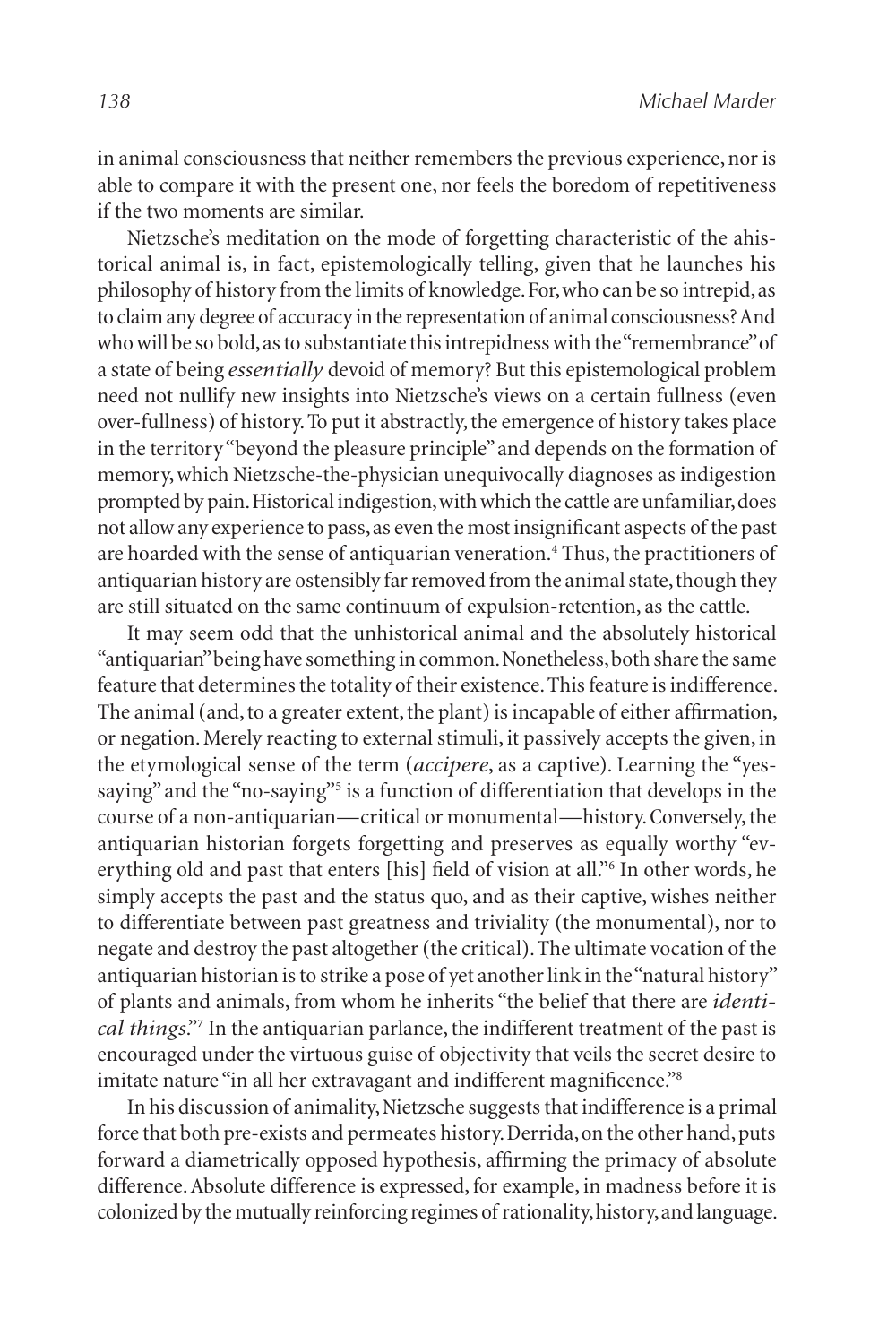In "Cogito and the History of Madness" Derrida insists that the first and the most dramatic/traumatic decision in the history of logos opened the possibility of history in general by way of the "internal division," the incisive split, that detached meaningful language from the continuous monotony of random noise and silence.<sup>9</sup> As a result of this division, language and reason combined in the rational language (and, for Derrida, there is no language other than the rational one) not only launched history, but also undertook, as the reverse side of this launch, to inter their other—madness—in the "act of force."10 Despite the internment of madness, however, the needs of history, language, and reason dictated that the oppressed other be exhumed again and again in a ritual of self-frightening and self-reassurance.<sup>11</sup> It is as if these totalities muttered to themselves: "Here is the dreadful corpse of the other, and, yes, it is really dead." Consequently, the opening of history reenacted in the endless double ritual of internment and exhumation unlocks (the coffin lids of) the same and the other only to promote the same through the dissimulation of the other.

The dynamics of self-frightening and self-reassurance are indicative of the general constitution of the same through the repression of the internal other, who is the other *of* the same. What first frightens the same is the absolute difference of the unruly other, which in the case of the other of history is linked to *différance*—the deferral and difference of time without space.12 In Derrida's words, *différance* is "older" than history, but it also propels the movement of history without self-identity, or respite.<sup>13</sup> Here, the terrifying manifestation of *différance* provides a glimpse into pre-history, in the sense of time before the concept of history. History itself is historicized; it turns out that not everything is always already historical, that history has a beginning, and that history is neither autoimmune, nor eternal (which is one and the same thing). Absolute difference, as the other of history, is an abyss, yawning in the vertiginous and "unchallenged night  $\dots$  [of]  $\dots$  the radical absence of any historical witness."<sup>14</sup>

But the phase of self-frightening is promptly followed by self-reassurance. The chaos of *différance* is ordered, if only temporarily, into the linear succession of "a present-past, a present-present, and a present-future."15 For a split of a second, history, language, and reason establish a precarious self-identity, in which nothing is deferred and nothing is different from the self-same totality. The "historical liberation" of logos draws a neat line of demarcation between "a *determined* reason and a *determined* madness"16 and by determining madness, domesticates it, renders it less frightening, less uncanny (*unheimlich*), and not all that different/deferred from determined reason. The mad other is split from the sane self, tacked into the farthest drawer of consciousness, repressed, and forgotten until the next dose of self-frightening is required to upset the balance of history's self-identity and, by the means of differing/deferring the presence of the same, to fuel the movement of history.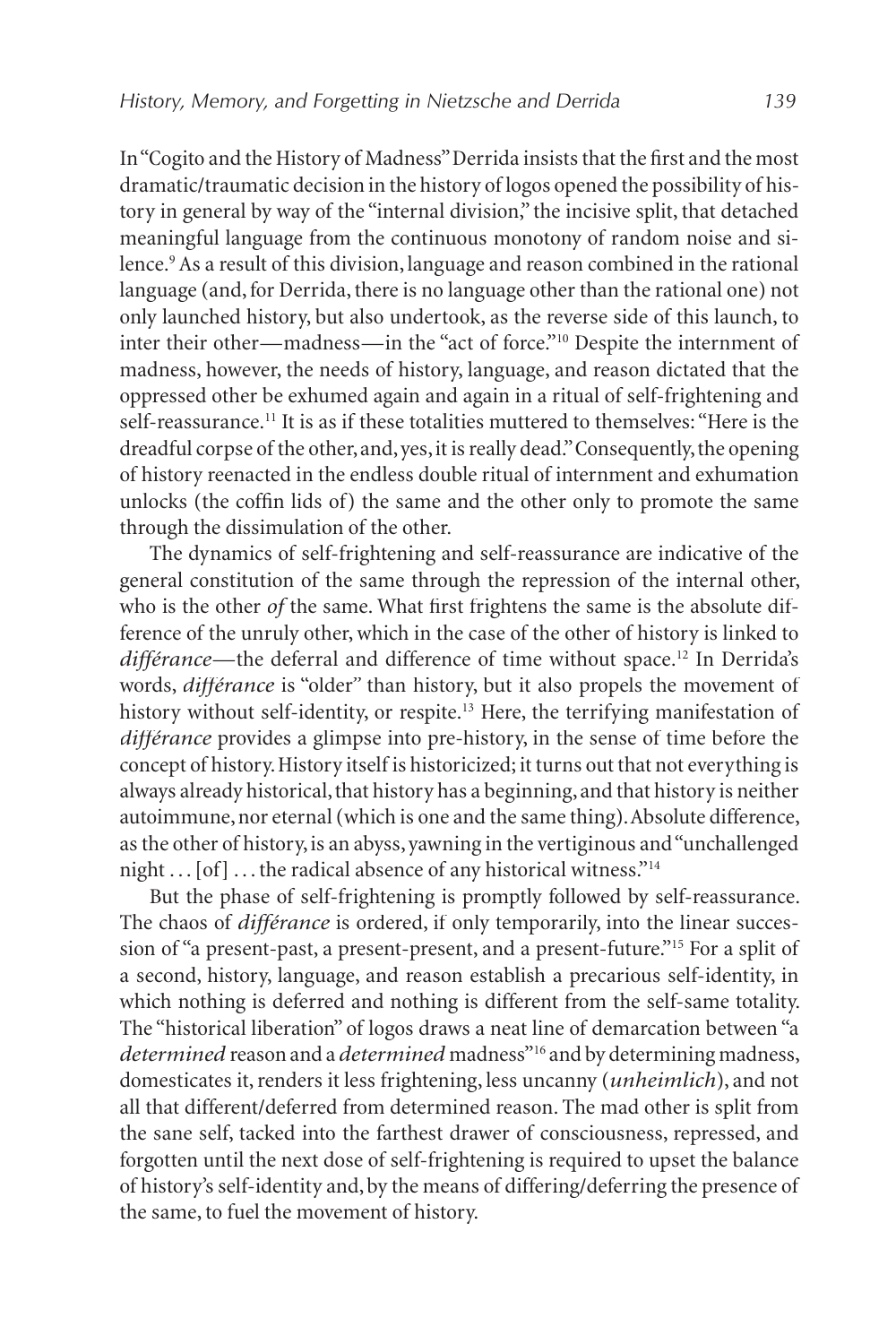To recapitulate the argument so far, Nietzsche and Derrida enunciate three steps in the production of history. First, Nietzsche commences his inquiry into the functions (uses and disadvantages) of history from the standpoint of the unhistorical animal existence understood as the absolute indifference. Meanwhile, Derrida chooses to focus on the persistence of absolute difference in madness that precedes the rational concept of history. The unhistorical animal has no sense of time, while the position of madness before language primordially temporalizes existence by differing/deferring presence. Despite these dissimilarities, however, neither the one, nor the other contains the synchronous Time of the self-same, from which history is born. The absolute indifference and the absolute difference are indistinguishable from one another, if not in their manifestations, then in relation to historical existence or, better yet, to its lack.

Next, both philosophers highlight a rupture understood as a condition of possibility for the emergence of historical sense. Nietzsche argues that this rupture crystallizes in the first memory of a moment that belongs to the past and in everything that issues from it, including the comparison of the past and the present as the foundation of cognitive comparison, the unhappy consciousness of the irreversibility of the past that bothers the no-longer-indifferent memory with experiential indigestion, and antiquarian history as the documentary signification of this indigestion. In Derrida's theoretical account, the rupture coincides with the suppression and assimilation of absolute difference underneath and within the homogenizing time-space of history that domesticates the alterity it encounters on its path.

Finally, totalized/totalizing history becomes inconceivable without the complex interlacing of difference and indifference. Nietzsche interweaves indifference and difference in history insofar as indifference is carried over to (1) the presumed objectivity of the historian and (2) the antiquarian's secret desire to imitate the "indifferent magnificence of nature," as well as insofar as difference arises from the deferral of happiness (read: forgetting) (1) in memory<sup>17</sup> and (2) in the historical comparison of the non-identical past and present, including the past and present states of oneself. Derrida conceives indifference negatively, in terms of the suppression of difference in the totality of historical time-space that strives toward self-identity, while difference lingers in history as the apodictic element of the historical movement generated in the deferral of self-presence.

Disparate theoretical points of departure notwithstanding, Nietzsche and Derrida envision existence "before" history as the complete absorption in the moment, be it outside of time, or inside the unique temporality of *différance*. Not unlike the experience that is digested completely in forgetting before memory, the beholder of the unhistorical sense melts into the sensations of the moment, in which "all is so palpable, close, highly colored, resounding, as though he apprehended it with all his senses at once."<sup>18</sup> Where the animal eats and contentedly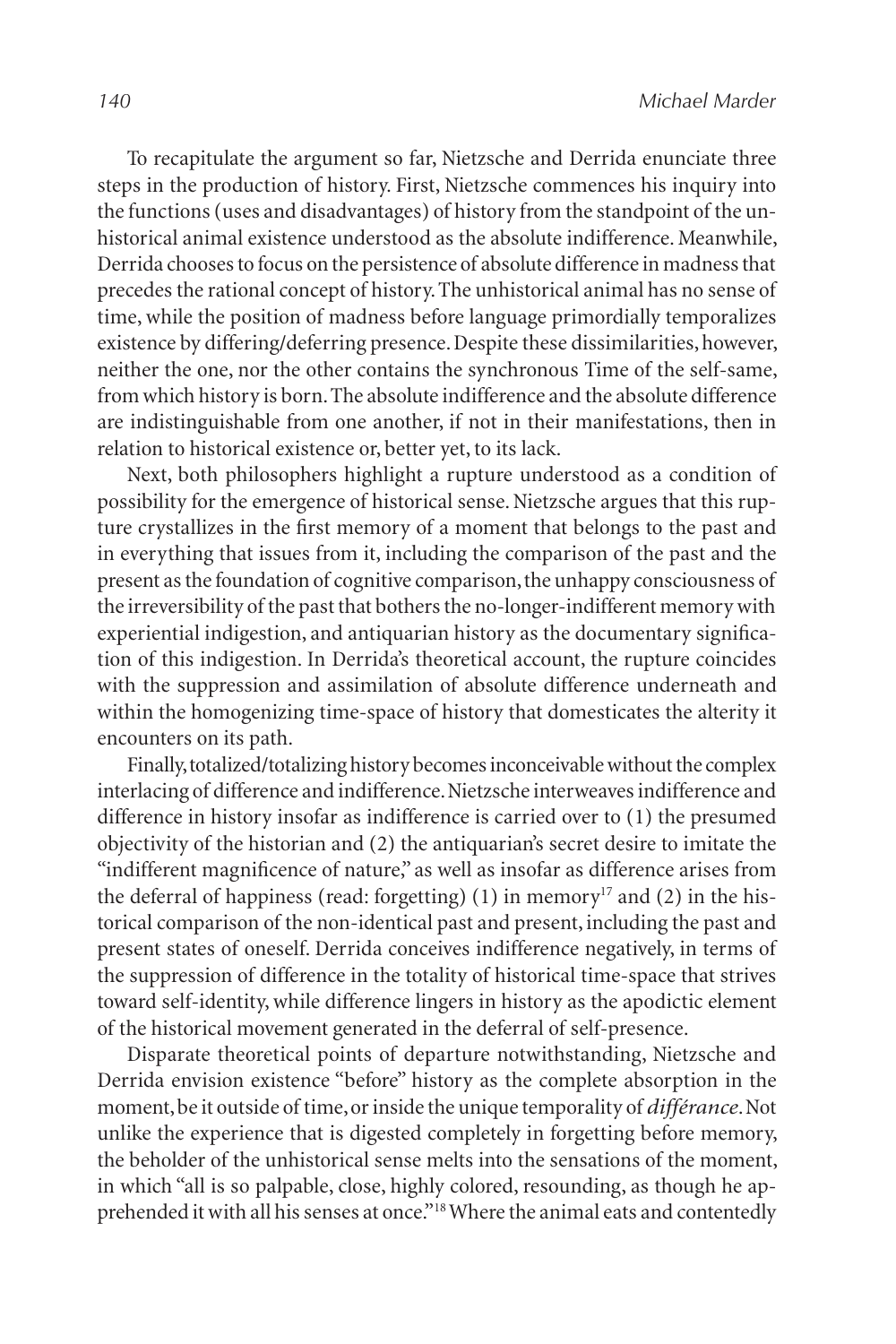assimilates its world with its narrow horizons, the surrounding world completely devours this unhistorical animal. As far as Derrida is concerned, the absorption in *différance* before history and speech betokens a lack of distance, or else the lack of the "wound" in the fabric of existence, which gives rise to the place of the speaker and the historian.<sup>19</sup> The absolute indifference of the unhistorical animal and the absolute difference of the "madman" necessarily imply an absence of certain freedoms—the freedom not to be "fettered" to the moment, as well as the "freedom of speech" that underlies the bare fact of the exercise of speech. In light of this absence, the triumphant traditional verdict will be formulated, stating that reason, speech, and history liberate both the animal and the mad. Yet, the question that nags Nietzsche and Derrida with the disquietude and regularity of an obsession is: At what price? What is demanded from the historical animal and the sane "sovereign individual" in exchange for their so-called freedom?

The question itself is merely a tip of the iceberg of the intricate and neverending accounting procedures and protocols that define historical existence. The debits are enormous: past generations lived and breathed for the sake of the present, the present—for the sake of the future, and all of the above—for the sake of the chief, if not the only creditor, namely the *telos* of history. Moreover, the accounts are never balanced; "liberated humanity's" debits exceed its credits and we always find ourselves in the red. When the unhistorical animal learned to forget forgetting, it was to a certain extent unfettered from the moment, but at the price of unhappiness and, Nietzsche argues, at the expense of life itself.<sup>20</sup> When in the hypothetical transition from madness to the tyranny of reason the former is excluded "by decree,"<sup>21</sup> one no longer sees the other as absolutely other, but only as another part of the same. The forgetting of forgetting and the exclusion by decree are the indications of the juridical institution of history, whereby the exception (speech and memory) legitimizes itself as if it were the rule, effectively outlawing the more basic and pre-originary phenomena of madness, silence, and forgetting.

And yet, the old exceptions and outlaws linger within the confines of the new rule. As Derrida put it, one may choose to maintain "a distance from distance";<sup>22</sup> in other words, one may decide to put the newly found "freedom" to a different use by consciously embracing the unhistorical existence. For example, the Nietzschean supra-historical actor is capable of "yes-saying" and "no-saying" to history, and may "retrospectively breathe this unhistorical atmosphere" if the latter option is adopted.<sup>23</sup> Derridian deconstruction may (and does) capitalize on the infinite possibilities of language to overturn the metaphysical concept of history and to ponder a history without linearity and without its subsidiary logocentric, metaphysical, and idealist features.<sup>24</sup> Without a doubt, a case can be made against the unhistorical condition beyond history that might parody "prehistorical" existence, or worse, attempt to recover a concocted lost origin. But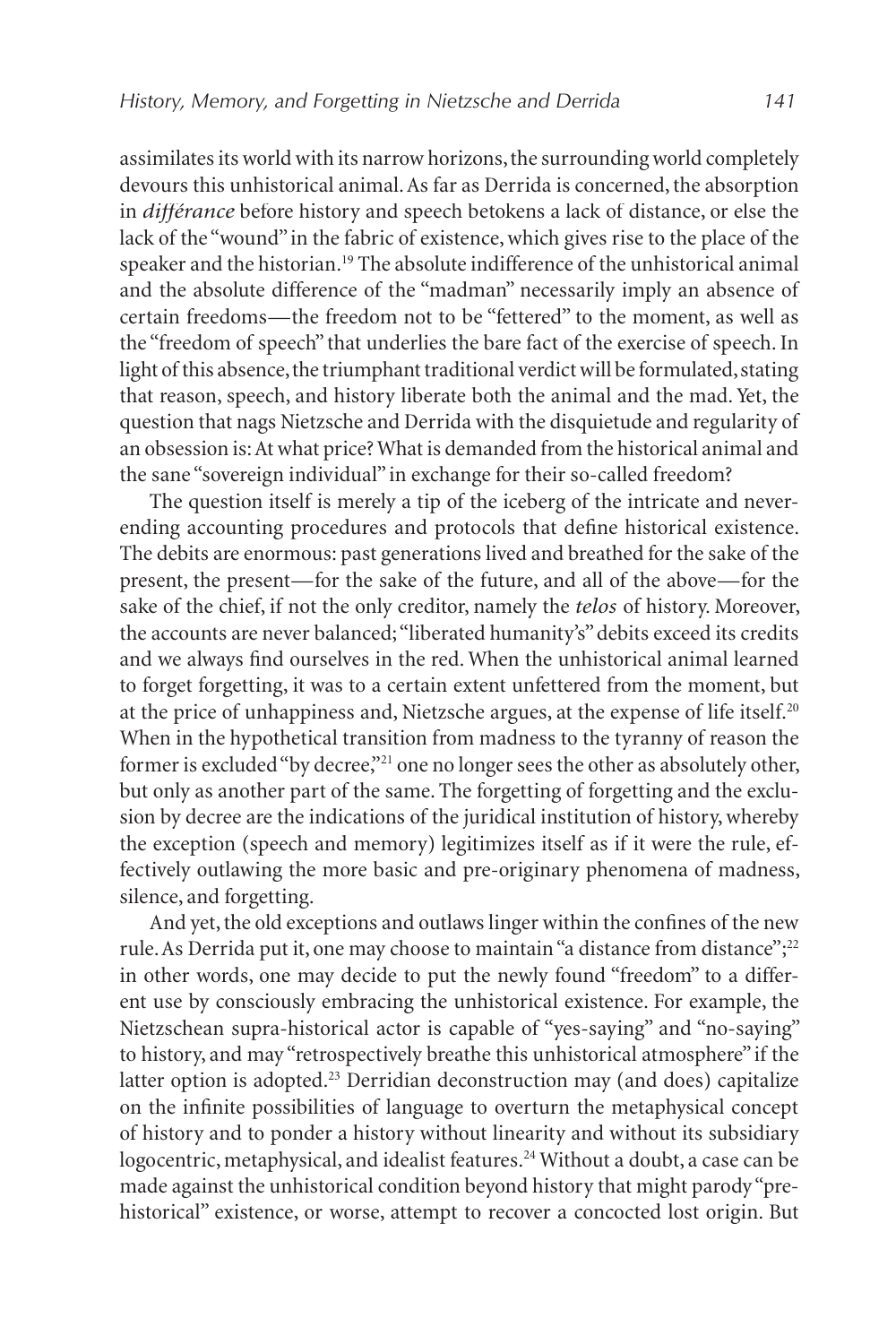the supra-historical perspective on history (history threatened by the erasure of "no-saying" and by internal deconstruction)<sup>25</sup> is not accepted by the subject in the same fashion, as the absolute silence and absolute indifference automatically and categorically imposed on the animal and the madman. If history possesses any value whatsoever, it is to teach historical beings the responsibility of decision, of negation, and of affirmation. And although history may reveal itself as a mere detour that at the end of the day finds itself at its point of departure, its educational value is immeasurable and irreplaceable.

In addition to a certain subversive choice nurtured by history (the choice that paradoxically prompts historical actors to dissent against history), Nietzsche and Derrida outline the internal dynamics of the unhistorical remainder nestled within history. While Part II is devoted to the nuances and specificities of this remainder articulated in terms of forgetting that persists in the midst of memory, some examples of this phenomenon are already apparent in Nietzsche's and Derrida's "diagnostics" of history. Analyzing the "malady of history," Nietzsche bemoans "the excess of history [that] has attacked life's plastic powers"<sup>26</sup> and weakened the faculty of forgetting. In its turn, the "excess of history" depends on a forgetting of a different kind—the forgetting of life, or what amounts to the same thing, the forgetting of forgetting. The difference between memory and forgetting lies in *what* is to be forgotten (time or life), not *whether or not something* is to be forgotten. Describing history as a historicized anachronism, as the ordered disorder, and as "the linking of modalized presents,"27 Derrida implies that the production of history compulsively suppresses and represses<sup>28</sup> the materials it works with/on. The historical ideal inscribed in the *arkhê* and in the *telos* strives toward the absolute repression of the other, forcing various temporalities into a strict chronology, eliminating disorder, and fully re-presenting the past. Nonetheless, the inescapable *remainder* remains as a *reminder* of the radical incompletion of these projects. Anachrony, disorder, and the unrepresentable subvert ("solicit") history from within, signaling one and the same dangerous message: the return of the repressed.<sup>29</sup> From now on, who will play the role of a charlatan so daring as to insure history, that is, to insure history against itself?

#### II. BEYOND THE PRO-GRAMME OF HISTORY: THE WRITING AND THE ARCHIVE

At the beginning of Section (I) I referred to "non-subjective" memories, tentatively termed "memorials," that promulgate forgetting within remembrance. Derrida considers writing to be one of the most significant memorials. Early on in *Of Grammatology* he argues that "historicity itself is tied to the possibility of writing. . . . Before being the object of history—of an historical science—writing opens the field of history—of historical becoming."<sup>30</sup> As the opening of historicity, writing is implicitly contrasted with tradition, especially the oral tradition that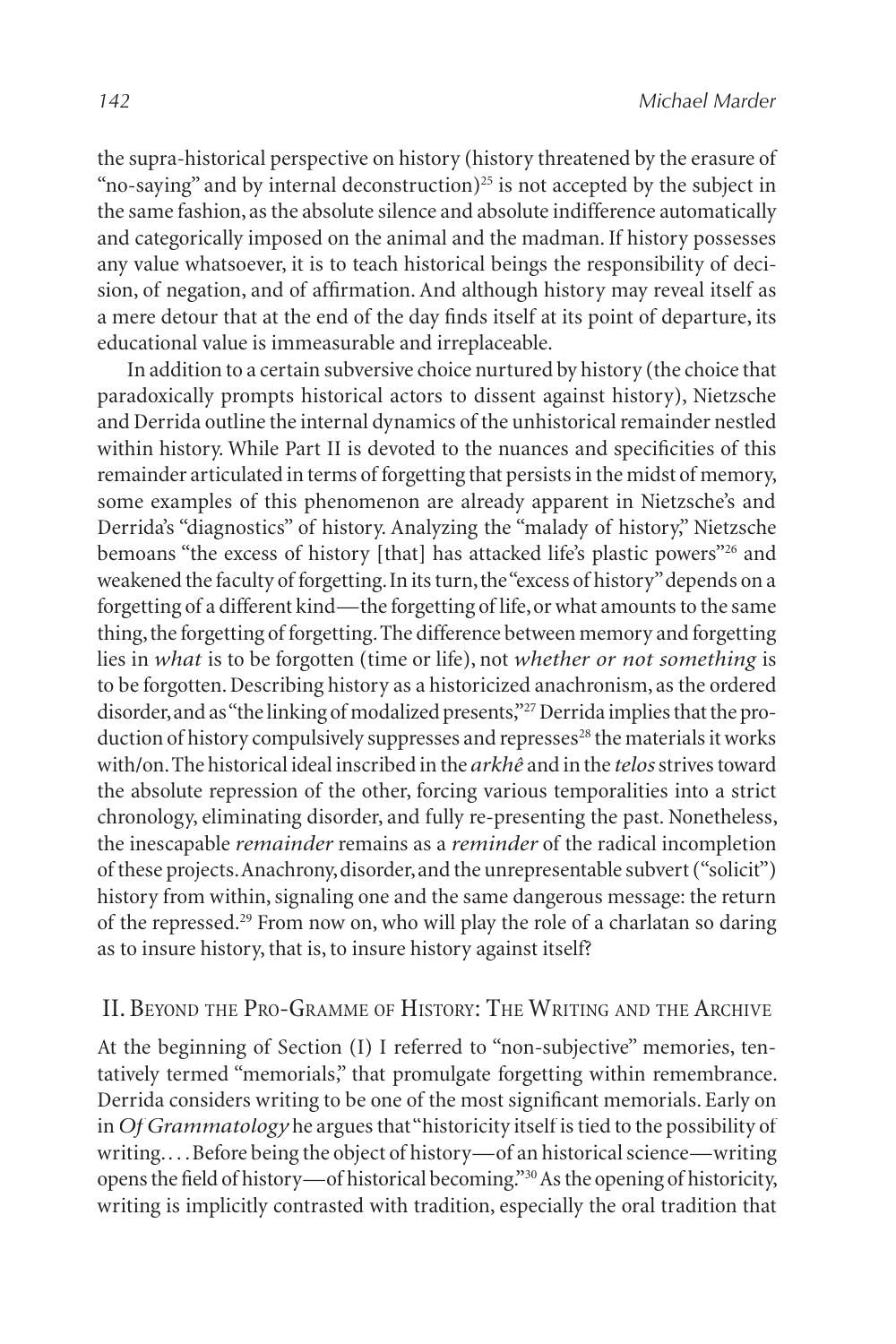preceded the material records of past events. When a culture develops written chronicles of past events, the possibility of either forgetting the details of what has happened, or of transforming them in the process of the narrative's oral circulation is drastically minimized. The writing of history ceases to rely on the subjective recollections of those who disseminate the tradition and, instead, preserves the unadulterated account for the sake of the future readers, who wish to revisit the record.

It is certainly not far-fetched to argue that the "historical science" depends on the possibility of writing, spawning history as a text that defies forgetting and *as a result* embodies historical memory. But what does Derrida mean by the writing that opens "historical becoming"? A partial answer to this question is found, once again, in *Of Grammatology*, where the *telos*—the *pro-gram* of history—is linked with the history of the *gramme*, in the double sense of a line and a writing.<sup>31</sup> The study/logic of linear writing, or grammatology, acts as a structuring principle of history and as a precondition of retention and protention, in which chronological time extends from the past to the future. Shaping linear history, linear writing (*gramme*) sets the tone and the program for the "historical becoming." To read this historiography, one needs only to follow the traces of the continuous line, and in so doing, to rediscover and corroborate the first written inscription that bestows its particular logic onto history.

Like any other memorial, the "historical science" and the "historical becoming" tied to writing harbor the elements of forgetting. In general, Derrida maintains that "writing structurally carries within itself the process of its own erasure and annulation."<sup>32</sup> To make this typically Derridian abstract fulcrum more specific, I wish to juxtapose it with the "historical science" that consists of the records of past events, on one hand, and the "historical becoming" that flows out of these records, on the other. Regulating historical science, historiography supplants the "good memory" of the subjects of oral tradition,<sup>33</sup> and therefore, fosters forgetting, at the same time that it poses as the mouthpiece of memory. If one may now consult the historical archive, there is no longer a need to store the accounts of past events in collective memory mediated by tradition. The "historical becoming" that follows a linear program also ineluctably undermines itself, when it represses the discreteness and the spacing of the "pluri-dimensional symbolic thought" and temporalities.<sup>34</sup> The discreteness and the spacing evoked by Derrida are crucial for the opening of the distance in the fabric of existence—the distance that allows the historian and the speaker to record history and to speak. The uninterrupted continuity of the lines of writing and of history caricatures the unhistorical condition of zero-distance peculiar to the animal and the madman, and by the same token, plunges historical memory into the abyss of pre-historical forgetting.

The clearest pronouncement of the relationship between history and writing in Nietzsche's philosophy appears in *On the Genealogy of Morality*, where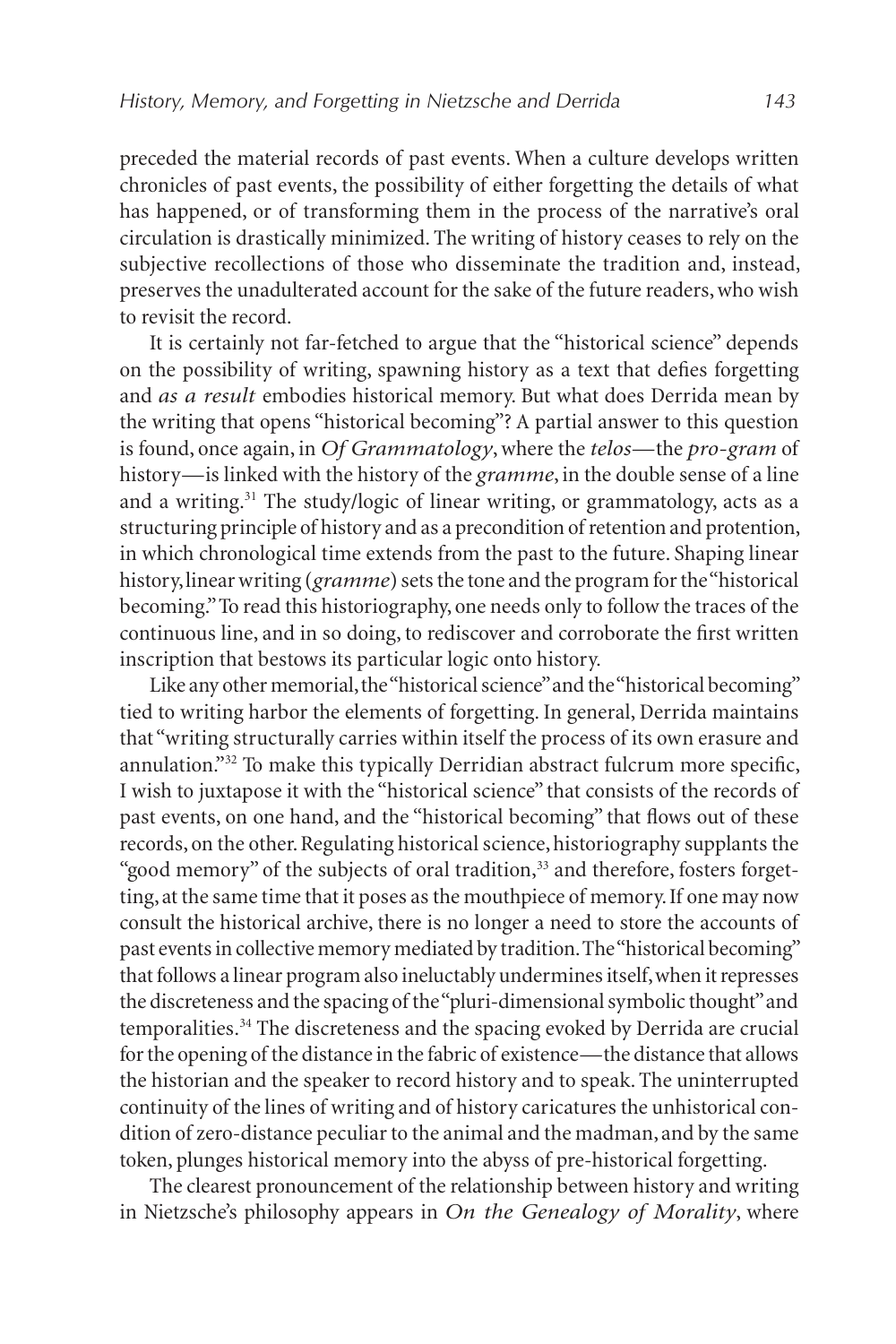"history of a 'thing'" is compared with a "sign-chain of ever new interpretations and arrangements."35 Yet, while Nietzsche and Derrida share the conviction that, for all intents and purposes, history is a written and read (interpreted) text, the meaning they attach to textuality differs. Nietzsche differentiates between "good" and "bad" texts. The former causes "one to forget that it is a literary work"<sup>36</sup> and makes thought walk, or even dance.<sup>37</sup> The latter immortalizes the "exhausted" things," writes down "what is just about to fade and begins to lose its odor," and relates "belated yellow sentiments"38 (Nietzsche 1997b, 147). Whereas a good text permits the readers to forget textuality and to immerse themselves in the extra-textual, the bad and ineffective text reverses this order of things, making the readers to forget the palpable and magnifying the influence of the textual upon them.

In a challenge to Nietzsche's attempt to reconcile writing and dance in his version of "good" textuality, Derrida retorts that "[w]e would have to choose then, between writing and dance . . . [for] ... writing cannot be thoroughly Dionysian."39 The writing of the West is especially bogged down in the tempo and logic of the line, barring the freedom of a dance. This grammatological heritage weighs down on the writer and complicates the Nietzschean endeavor to "dance" with a pen. Nor will written history "be thoroughly Dionysian." To write is to bow before *gramme*, opening the possibility of history as a science and as a becoming; to dance is to hold onto the absolute *différance* of madness before history. And although writing tends to slide into dance, the conjunction of the two is impossible and aporetic, heralding the end of derivative writing, and hence the end of the metaphysical concept of history.

Despite this objection, however, a reflection on Nietzsche's good textuality will function as a signpost marking the survival of forgetting within memory. For Nietzsche, the excess of historical sense seems to entail a proliferation of bad textuality. The experiential indigestion characteristic of historical beings resonates with the forgetting of the palpable and the magnification of the textual. When indigestion prevails, there are no "human beings but only flesh-and-blood compendia and as it were abstractions made concrete."40 A totally historical being is also a totally textualized one—her life is written like a bad text, like a mediocre script played out in "flesh-and-blood." What is "exhausted," jaded, begins to fade, and "to lose its odor" is the very life of the historical being induced to memorize the script, but also to forget the last echoes of spontaneity and the sense of awe in the encounter with the strange and the unforeseeable (the other).

As an alternative to the union of history and bad textuality, Nietzsche imagines a situation, in which "history would move in flesh and blood, not as a yellowed document and as paper memory."<sup>41</sup> Interestingly enough, history moving "in flesh and blood" will still be produced as a text, but the relation between remembrance and forgetting will be reversed, such that the textual mediation will be relegated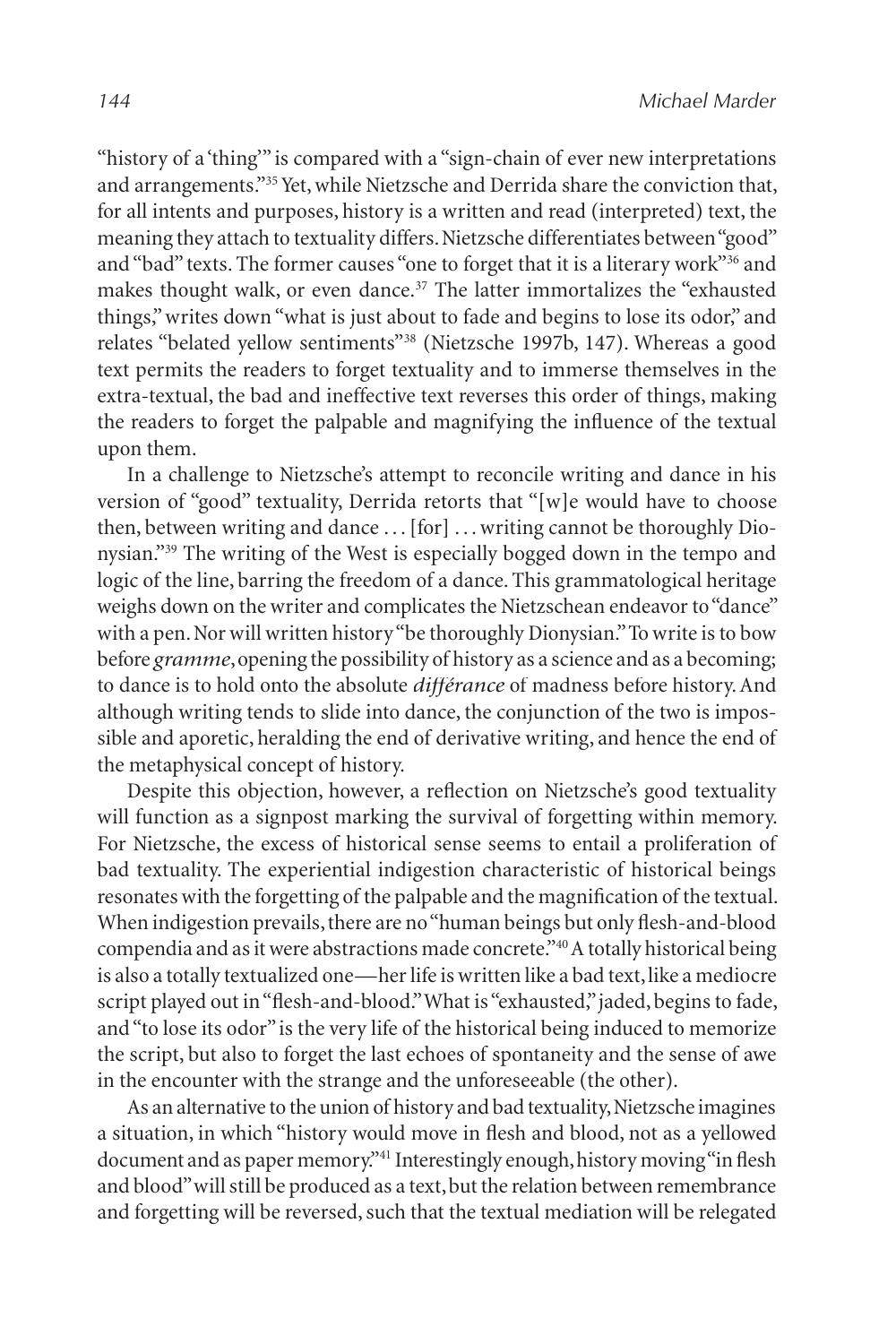to the background and the palpable experience will be accentuated. It is plausible to assume that "living" history—a term implied by this alternative—will become commensurate with Nietzsche's notion of good textuality.

However tempting the thought of history written as a good text may be, the immediate context of the excerpt cited above suggests otherwise. The projection of flesh-and-blood history into the future hinges upon the return of "darkness"—the unhistorical sense—"beyond the present day" and the renewed primacy of tradition.42 As Derrida will swiftly rejoin, a history that employs good textuality is an illusion, because it purports to *recovera* pre-historical condition of dance without and before writing, in reaction to the excessively historical writing without the dance. At best, good textuality reverts into the "eternal presence" of natural writing indistinguishable from the divinity of natural law.<sup>43</sup> At worst, it obliterates writing from within and valorizes the advantages of oral tradition. In either case, good writing proves to be untenable.

But Nietzsche's reflections on the philosophy of history show that the compatibility of good writing and history will not be illusory, if it is buttressed by the plastic powers of art and philosophy. Having prescribed forgetting as a medication that will counteract the excess of historical sense, Nietzsche foreshadows the epoch that will succeed the "delivery from the malady of history" and will bring with it the degree of health sufficient for the renewal of the study of history.<sup>44</sup> The kind of historiographic memory informed and transformed by the forgetting inherent in art and philosophy will unfold as a synthesis of the unhistorical and the historical in the *supra-historical* aestheticized and philosophized life, which chooses to return to history. This return is marked by the supra-historical actor's decision to affirm history without letting historical sense to dominate over each and every aspect of her life. History itself is then written in an artistic mode as "inspired variations on . . . a familiar, perhaps commonplace theme" that is enhanced and elevated "to a comprehensive symbol."45 The supra-historical historian makes history dance, renews the original without inducing the boredom of repetition in the reader, and illuminates the past not as an exhausted relic, but as the fullness and flexibility of life, carrying its power and profundity into the future. This type of historiography, utilizing good textuality, is reminiscent of Benjamin's criterion for a good translation, which manages to elevate "the original . . . into a higher and purer linguistic air."46 Both the good translation and the supra-historical standpoint derive novelty from the re-circulation of a past text (literary or historical) taken beyond its linguistic and temporal confines and made to serve a "higher" purpose, be it the advent of "pure language," or the avowal of life.

A number of passages in *Specters of Marx* demonstrate that Derrida echoes the call for a definition of history as an inspired variation on a familiar theme. By the historic "we mean," Derrida writes, "inscribed in an absolutely novel moment of a process that is nonetheless subject to a law of iterability."47 But concurring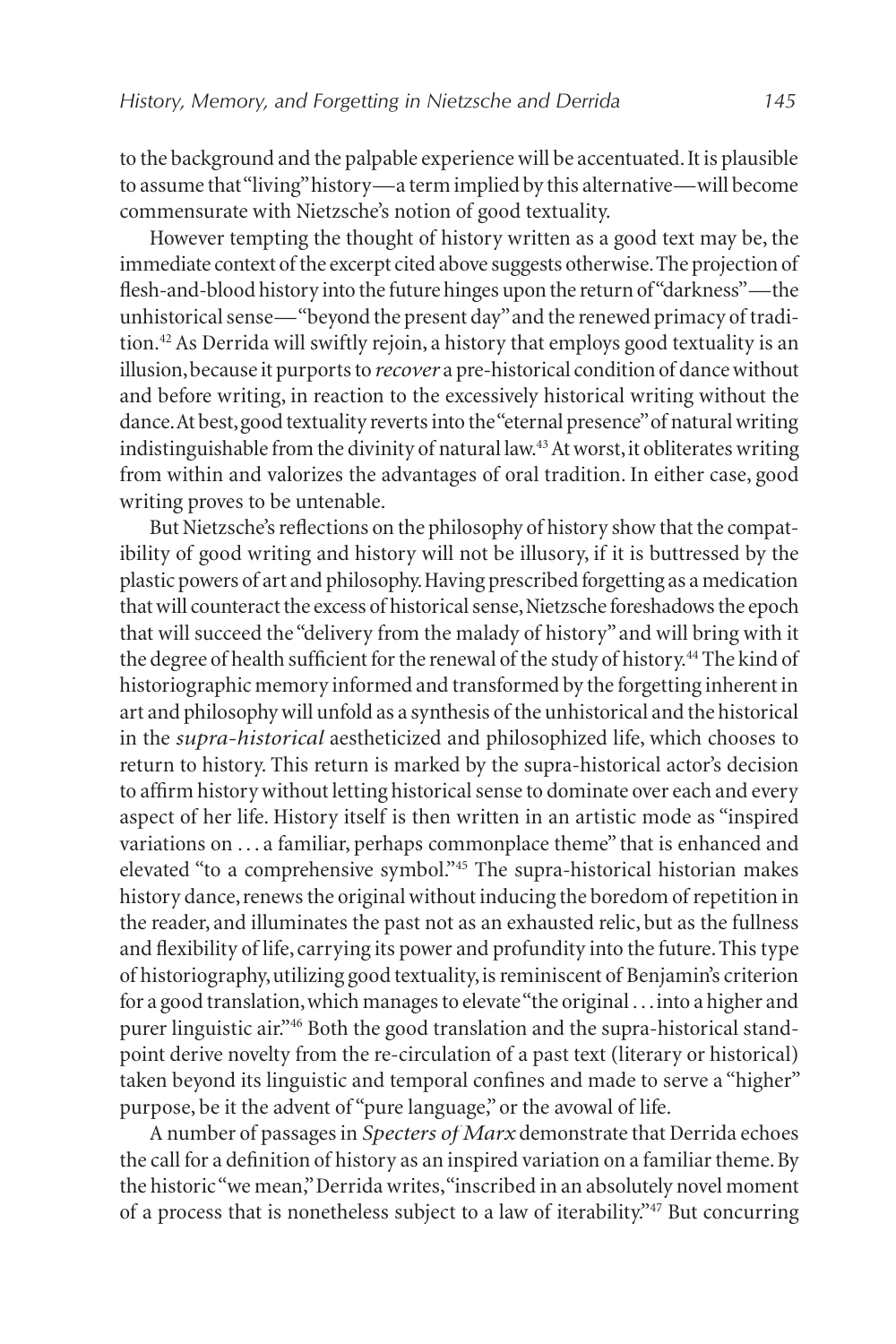with Nietzsche, without naming him, is Derrida now confirming the possibility of history "beyond the line," or does he merely postulate an additional stage in the adaptability of linear writing to history? Is it plausible that the Derridian historian may now dance with the pen? Will this result in a differentiation between and the passing of judgment on "good" and "bad" modalities of textuality? If so, could certain texts guide the reader through the forgetting of the textual to the memory of palpable experiences?

These and many other questions will be posed before Derrida's *Archive Fever: A Freudian Impression*, which combines history and writing in the figure of the archive. Although Derrida does not explicitly refer to good textuality, archive has much in common with it. On one hand, mirroring the relation between writing and its erasure, archivization involves, among other things, the destruction of the archive, taking place in "the structural breakdown" of memory.<sup>48</sup> The archive effaces the traces of the past it systematizes in what Derrida calls "the archiviolithic drive." Such a drive, derived from the Freudian "death drive," speeds up the forgetting of the textual, which is integral to the process of textualization, and puts history under erasure (in history). On the other hand, instead of reminding the reader of a palpable, live experience, which is the target of the Nietzschean good text, the archive aims at "a certain hypomnesic and prosthetic experience of the technical substrate."49 Precisely at the moment when a dance with the pen might have started, Derrida undercuts its movement by converting the "belated yellow sentiments" into inexhaustible, yet forever-yellowed, *virtual* experiences. In the terms of Nietzsche's problematic, the emergence of prosthetic experience in the structural breakdown of memory widens the chasm between history/writing and life. To write down and, even more so, to archive an event is already to cross the thin border between the non-line (*a-gramme)* of the actual-unhistorical and the line (*pro-gramme*) of the virtual-historical media.

What complicates this schema of a premature, aborted dance is the incompleteness of the archive—the incompleteness inseparable from life and from archival technique's relation to "the singularity of the event."50 The archive is never sealed simply because life itself is not over, in other words, because not everything has been textualized, documentalized, and stored for future reference. Setting aside the connotations of incompleteness as lack, one may view this attribute of the archive as a promise of the unhistorical, which is perhaps the messianic promise *proper*. The promise of an active openness to the future without the compulsion to react to the past. The promise of a supra-historical existence without denying a history capable of the movement/dance "in flesh and blood." The promise of a decisive erasure of history in history. The promise of reaching the end of the line and of surviving the logic of *gramme*.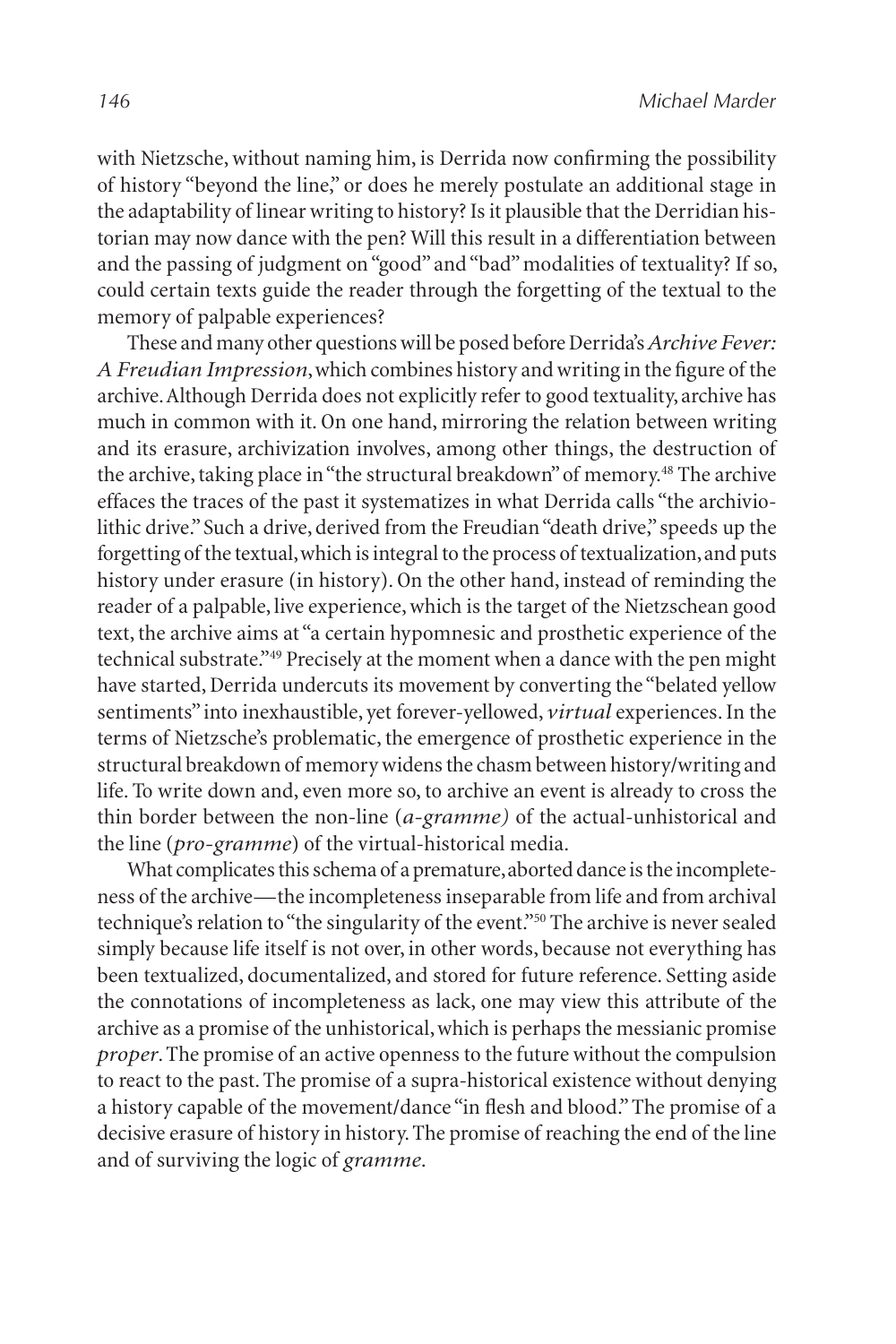III. BEYOND HISTORICAL "REALITY": OF GHOSTS AND GENEALOGICAL CONFUSIONS

In the spirit of Derridian philosophy, the practices of reading/writing and archivization exemplify the ghostly return of the past and the—no less ghostly possibility of futurity, haunting the present. Every reader/writer is equally obliged to respond to the ghosts of the present-absent past writers and to the demands of the future readers. As a reader, one attends to the voices of other writers (who are/were readers); as a writer one addresses future readers (who may also be writers). "Let us never forget it," Derrida implores, "the mid-day ghost appears for us in an experience of reading."51 The archive augments this "mid-day" haunting, precisely, because it contains the reminders of the past remains (traces) preserved for the sake of the future:

Undoubtedly, but in the first place ... the structure of the archive is *spectral*. It is spectral *a priori*: neither present nor absent "in the flesh," neither visible nor invisible, a trace always referring to another whose eyes can never be met, no more than those of Hamlet's father, thanks to the possibility of a visor.<sup>52</sup>

In its ghostly dimension, the archive is "neither present nor absent 'in the flesh'" and therefore stands in contradiction to Nietzsche's dream of a history that will move not as a "yellowed document," but "in flesh and blood." It represents a memorial proper to the antiquarian concept of history that faithfully and meticulously accumulates multiple fragments of the past, while it forgets the differential significance of these memories for the present and for the future.

On one hand and as a rule, Nietzsche does not deny the affinity of historical sense and the ghost. When one remembers something or someone, a moment from the past "returns as a ghost and disturbs the peace of a later moment."53 But on the other hand, he takes on a dangerous task of categorizing, sorting out, and evaluating the different ghosts. "A dangerous task," for how are we to categorize indeterminate ghosts without rendering them determinate? On what grounds do we extend hospitality to some disturbers of the present and reject others? Nietzsche indicates that this seemingly impossible decision is based upon what is forgotten in the dynamics of archivization and antiquarian history, namely, the monumental significance of the ghosts "assumed by the eyes through which they see and through which they compel everyone to see—compel, that is, because the intensity of their consciousness is exceptionally great."54 The exceptionality of those whose "intensity of consciousness" continues to command enormous influence even after they are no longer present defies the Derridian conception of the spectral other "whose eyes cannot be met." The masquerade is over when Nietzsche's ghosts remove their visors, and their intense consciousness is shared with others, enlivening the yellowed documents that bear the signatures of these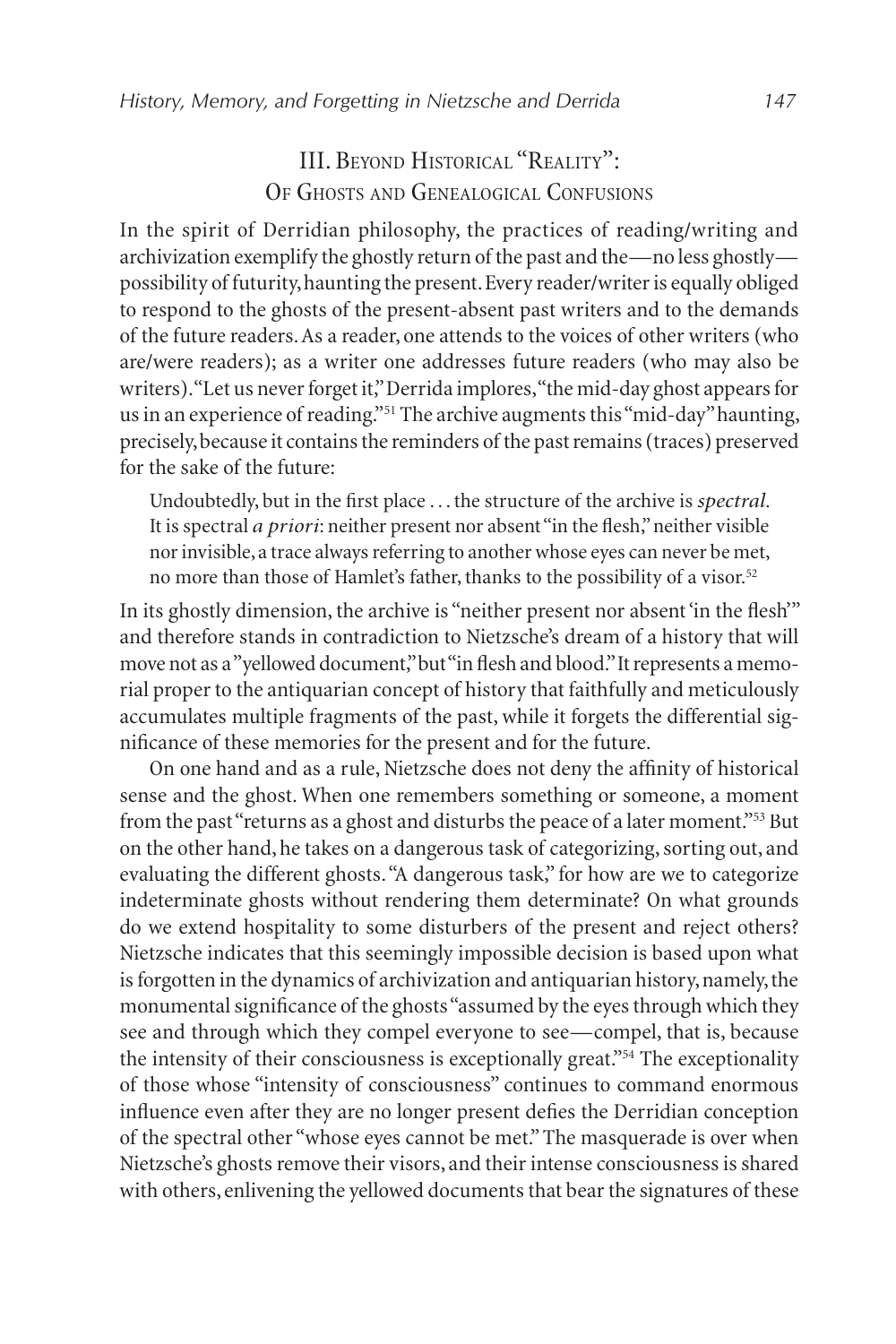"greatest spirits" and performing the miracle of the embodied, corporeal history "moving in flesh and blood."

It is in the rare instances of "the greatest spirits" that Nietzsche locates the *telos* (or rather the *teloi*) of history:

That the great moments constitute a chain . . . , that this chain unites mankind across the millennia like a range of human mountain peaks, that the summit of such a long-ago moment shall be for me still living, bright, and great—that is . . . the demand for monumental history.55

Ironically perhaps, *telos* in Nietzsche's reinterpretation does not signify the cumulative end of history, or a single point in time toward which the historical stream rushes. Rather, there are several scattered ends and goals ("mountain peaks") that appear quite accidentally, unevenly, and unexpectedly, interrupting the reign of the prevailing mediocrity. The role of monumental history, then, is to mediate between the disjointed peaks, to gather them into a mountain range, and to effectuate a ghostly collaboration of the greatest spirits, regardless of their respective chronological "positions." Thus, a highly selective and vibrant archive is formed, in which Plato may well converse with Marx, while Nietzsche and Derrida are given another chance to catch up on a virtual discussion of historiography and justice over a glass of wine.

The operations of monumental history are akin to Derrida's "commerce without commerce of ghosts," whose highest value and greatest offering for the generations to come is expressed in the "heterodidactics" of learning to live *from* (but also to live *on*) those still living, though also dead—those vacillating on the border between life and death.<sup>56</sup> The Nietzschean ghosts of greatness congregate outside of the empirical chronological history and time overwhelmed by their intensity of consciousness. The same extra-historical site teems with the Derridian ghosts that terrify and/or inspire hope without fully entering or inhabiting any given historical temporality. Exceeding the opposition between the actual and the ideal, between empirical history and teleology,<sup>57</sup> the ghosts touch empirical history only to gesture toward what "is" beyond this history. Beyond the historical dispersion of anachrony into memory lies the realm of anachrony as forgetting—"anachrony promises and practices forgetting"58—and, therefore, of life—"life as forgetting itself."59

But this extra-historical site is also where the commerce of ghosts and monumental history diverge. Instead of reviving anachrony, the latter mediates between the greatest spirits from different epochs and creates a condition, in which "they live *conjointly* and *concurrently*."<sup>60</sup> Translated into Derrida's terms, monumental history synchronizes (conjoins) the anachronous disjointure of time, putting it in the peculiar order of a simultaneous present liberated from temporal, or epochal constraints. This synchronicity materializes in the memory of past greatness: only on the condition that one remembers the highest peaks in human history, can one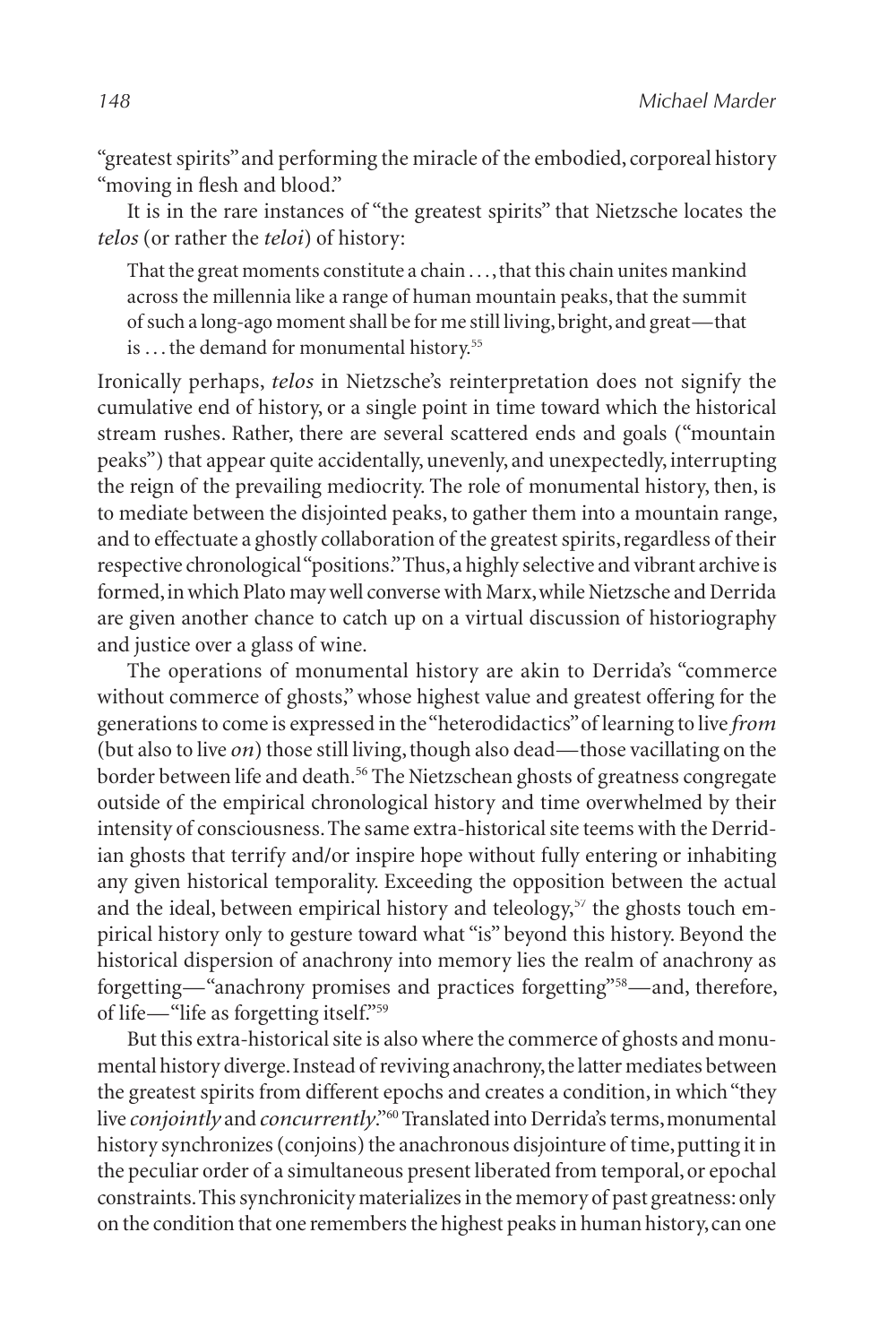expect to keep history and life itself alive in the age of deadening and excessive historical sense. Beyond (but also, necessarily, within) antiquarian history that thrives on the forgetting of greatness and opposes life, monumental history works as a tireless motor, propelling life and expelling/forgetting mediocrity.

The epistemic effects of the ghostly conception of history are not trifling, for it generates confusion that threatens the production of knowledge. Below I formulate three main kinds of confusion: (1) a conflation of ghostly subjects with the objects of (historical) knowledge, (2) the historian's disorientation in the spectral light of history, and (3) a confounding misidentification of ghosts. The epistemic disorder is intensified with every new kind of confusion, from erroneously positing something as an object of study, through shining light on that "object," to inevitably misidentifying it. I will argue that every one of these epistemic steps is marked by a confrontation of memory with blinding forgetting and a reinstatement of amnesia that destabilizes history.

The initial difficulty arises with the very inception of the historian's object of study, which is but a spectral *subject*. Approaching their "object" of study, the historians naively believe that they are capable of sorting out and differentiating between the indeterminate ghosts of the past.<sup>61</sup> As long as the "objective" criteria of historiography are in place, the procedure will be valid and legitimate, or so it seems. But the ghostly subject lurks behind the historian's back, transforming historical "reality" into phantasmagoria. In Nietzsche's view, world history written by the "objective," unsuspecting historian "has to do, not with what actually happened, but only with events supposed to have happened," while the end product of historical knowledge is "vapor—a continual generation and pregnancy of phantoms over the impenetrable mist of unfathomable reality."62 The memories (phantoms of history) are thus impregnated with the vapors of the historian's opinions and suppositions confounded with objectivity and enveloping historical reality in "the impenetrable mist" of forgetting.

In the Derridian vernacular this confusion is labeled as the first "thing of the thing." The first thing of the thing is mourning in the broadest sense of the term, denoting our ability to point out some *thing*, to "ontologize" and to lament its remains, in short, to "localize the dead."63 From now on, history will be conceived as the work of mourning, whether it identifies and remembers the dead by erecting monuments on their graves, by preserving (mummifying) the remains in a blind antiquarian fervor, or by wiping out the past and re-murdering the (un)dead. Whatever route toward the interminable historical work of mourning they embark on, historians desire to put an end to "confusion or doubt: one *has to know* who is buried where—and *it is necessary* ... that, in what remains of him, *he remains there*."<sup>64</sup> But the specter haunts, emptying memory of its content and converting the work of mourning, that is, history into an interminable repetition compulsion performed in the fear of ghostly return. Confusion—confused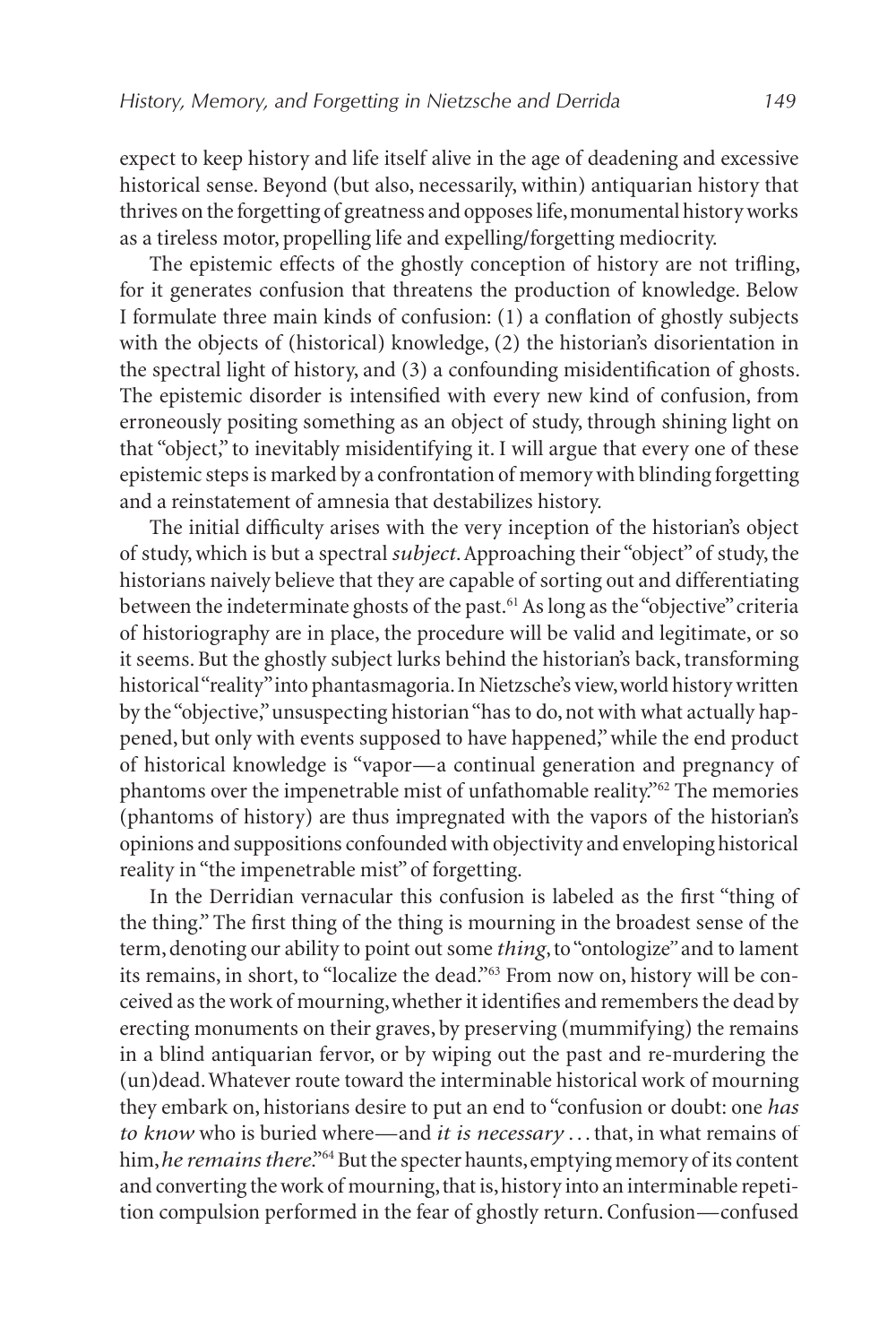memory as forgetting—is inevitable because the ghostly "thing" is never there, where the remains are buried; the graves are empty and so are the functions of the monument erected to commemorate a pure subject. As a result, the extremes of objectification are impotent in the "face" of the ghostly subject, whose subjectivity goes unrecognized.

The second confusion emanates from the spectral light that illuminates the historical field. As Nietzsche put it, a highly developed historical sense blinds historical beings with "*too bright, too sudden, too varying light*."65 Pretending to possess historical knowledge of the objectified, dead phenomena, historians lose all sense of strangeness and surprise that belongs to the unhistorical darkness.<sup>66</sup> Appropriating the past, making it their "own," they strive toward the memory of everything, which in fact remembers nothing. This blinding forgetfulness may assume two forms. First, the historians, who subject themselves to "too bright, too sudden" of a light, reminiscent of Plato's eidetic sun, will forget the shadows inhabited by the ghosts of greatness. (It is well known that there can be no vision in absolute light devoid of shadows.) But the reverse is also true, and the same historians may be blinded by the dazzling *source* of light shining from the "intensity of consciousness" of the great monumental historical characters—the consciousness that illuminates the predominantly insignificant moments of the antiquarian past around them and is itself painful to look at. Gradually, the confusion of the ghostly source of light with what it illuminates induces a certain type of insomnia, in which the lack of sleep, or of the unconscious bliss devoid of historical sense, interferes with and disorients the consciousness of historical beings.

Playing on the semantic meaning of "specter," Derrida comments that "[t]he specter, as its name indicates, is the *frequency* of a certain visibility . . . of the invisible."67 The visible frequency of the invisible specter is a spectrum, a multiplicity of lights, coloring multiple temporalities and histories of ghosts. The multiplicity within the spectrum disorients those historians, who paint with white on white, superimposing the whiteness of the mourned dead on the self-same whiteness of light (before its split into the frequencies of the spectrum) and on the whiteness of continuous, linear history. Any hint of other colors is registered as a threat, since it indicates that life, anachrony, and forgetting are still haunting death, synchrony, and memory. But like Nietzsche's historical being dazzled by the bright light without shadows, Derrida's historian is blinded by the excessiveness of whiteness that creates "an imaginary screen where there is nothing to see."<sup>68</sup> From the safe haven of the same in history, white is transfigured into a medium of the spectral other, whose silhouette is projected onto the "imaginary screen" beyond history. Hence, the ultimate confusion that portends the misidentification of ghosts and conflates the phenomenology of spirit with the non-phenomenon of the specter.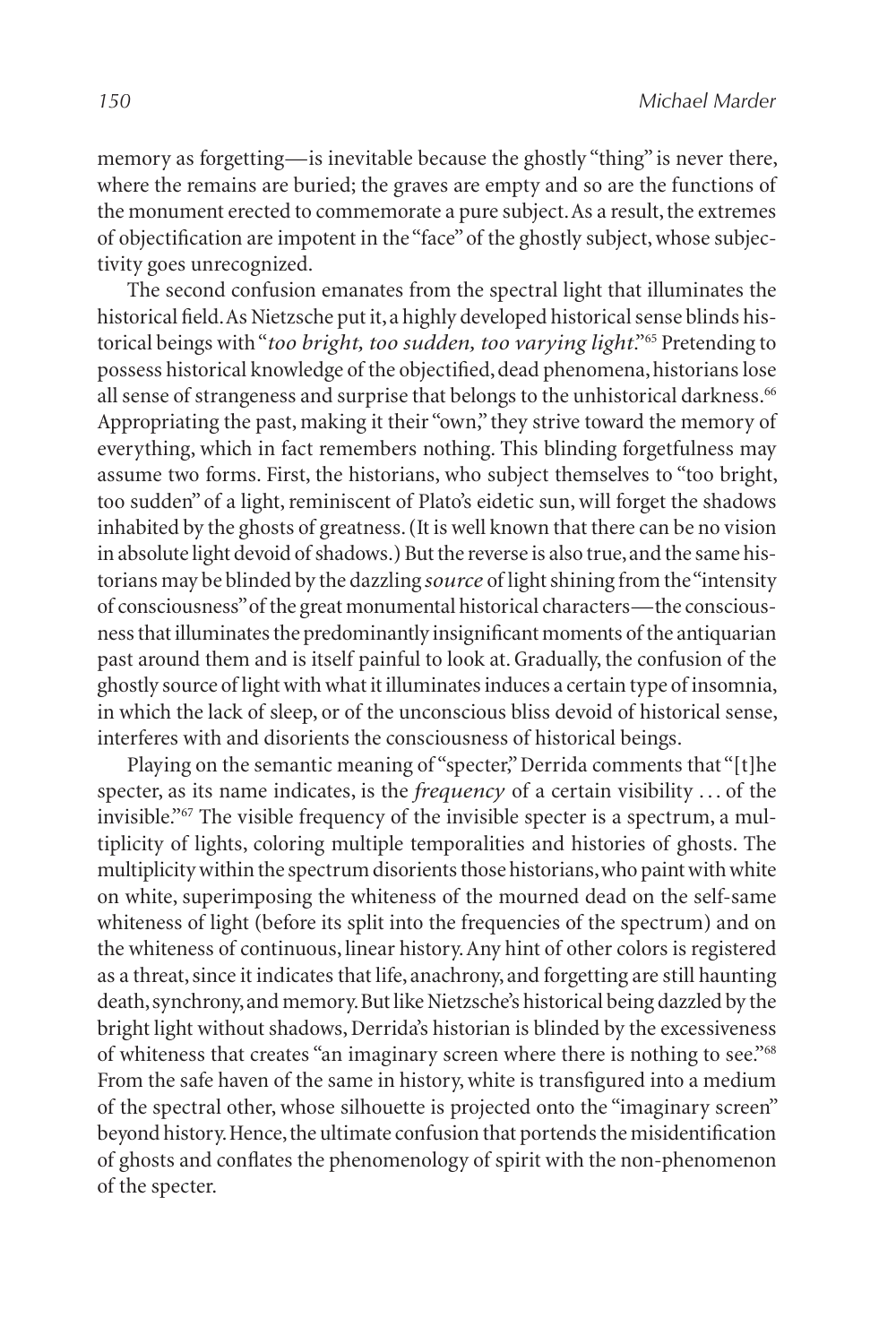The buildup to the third and final confusion is now over. Ghosts are misrecognized. The relapse into the initial indeterminacy is completed. Nietzsche refers to this misrecognition as the "*genealogical* confusion" exemplified in the origin of religion: in the end "the progenitors of the *most powerful* clans ... [are] ... necessarily transfigured into a *god*."<sup>69</sup> Out of fear, one is forced to obey the progenitors, whose ghosts demand painful sacrifices and the impossible debt repayment from the present generation.<sup>70</sup> These ghosts carry as their substratum everything that constitutes history, including the pain that (in)forms memory and the accumulation of debt, but also the subversion of history: the forgetting of the progenitors that institutes the memory of the divinity. The forgetting inherent in the rise of the religious does not cancel the historical debt; on the contrary, the indebtedness to the past generations is magnified to the extent that the new creditor is revered as a god. As a consequence of the genealogical confusion, the specters grow disproportionately large—like the shadows before sunset—and the ghosts of actual historical characters are misidentified as the spirits of the ideal unhistorical forces.

Derrida relates the misidentification of ghosts to what he calls "a revolutionary *frequency*."71 Listening to the revolutionary frequency, this *meta*physician posturing as a physician monitors the pulse of history and keeps vigil next to its comatose body. Revolution is what fills history with intrigue and surprises, but it is also the most unsurprising thing of all because the *spirit* of the true revolution is indistinguishable from the *specters* of the failed ones. We have always known the "revolutionary" outcome even if we had hoped or feared that we did not know it—Derrida implies.72 We have known, as Marx had known when he wrote *The Eighteenth Brumaire*, that it heralds the genealogical confusion of revolutionary specters, whose memory is dissimulated in a forgetful automatic repetition. But, in the absence of the revolutionary *spirit*, the shadows past revolutions throw onto the present are not magnified. Rather, they diminish, as if at midday, when each subsequent revolution fabricates a parody more laughable, more lamentable, and more grotesque than its predecessors. Conflating the revolutionary specters, history feeds on itself and mourns its own mourning, but this self-cannibalization is not limitless. With every "new" repetition, the pulse of history grows fainter, as energy is drained from the past that stands in the way of the promise of radical futurity. Emaciated, spiritless, and godless, history forgets itself, proceeding and receding by inertia amidst its confused specters, and finally expiring under the "unbearable lightness" of its own being.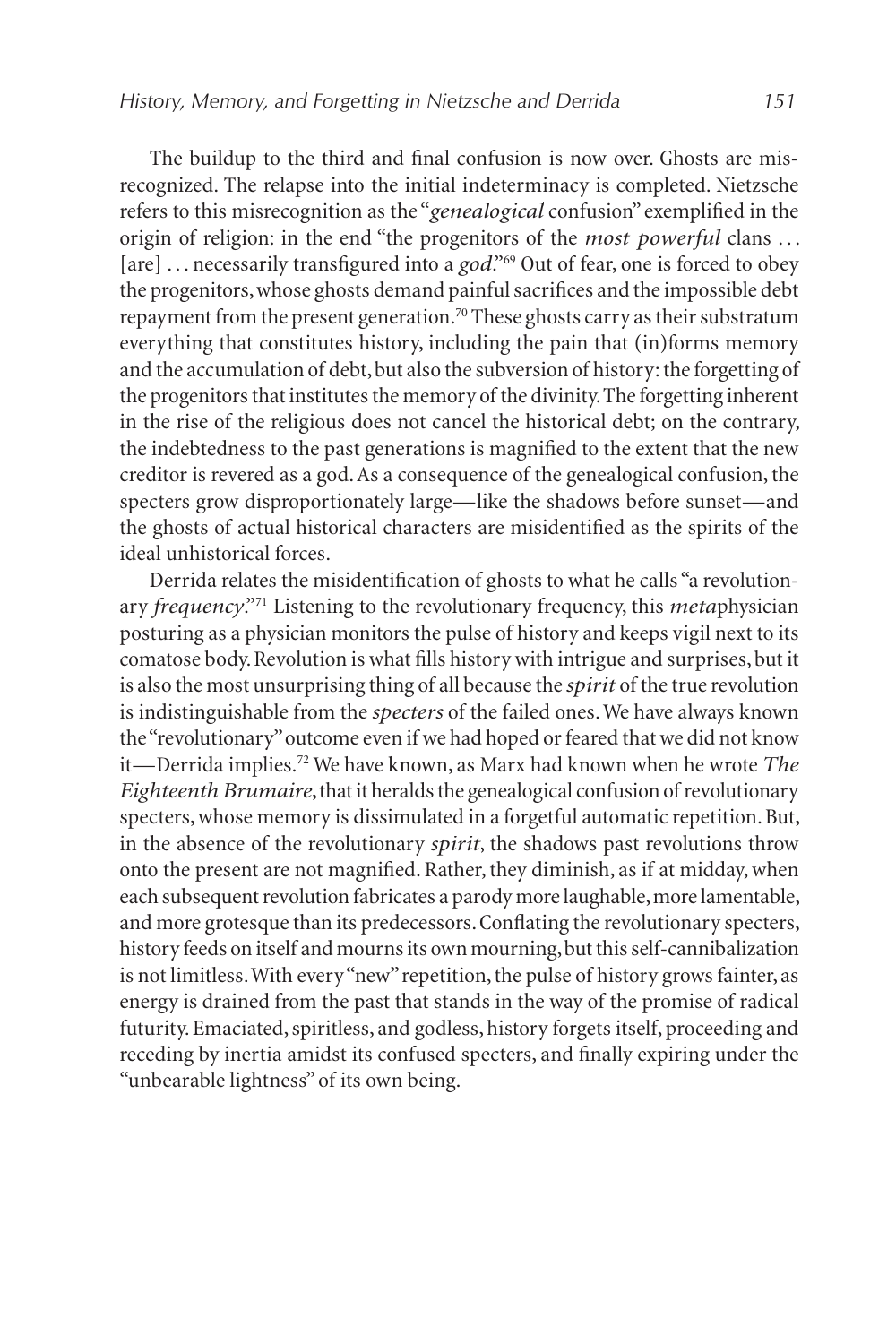## IV. FROM HISTORICAL JUDGMENT TO THE JUDGMENT OF HISTORY: THE UNHISTORICAL, WRITING, AND GHOSTS

When it comes to the question of justice, both Nietzsche and Derrida unequivocally vociferate: "There is no just praxis." The moment of action is divorced from knowledge by the active (or activating) forgetting, making the act possible: "he who acts is ... always without a conscience, so is he always without knowledge; he forgets most things so as to do one thing."73 Derrida, however, goes one step further with an attribution of the unavoidable injustice to the instant of decision preceding action: "the instant of decision is a madness—a decision of urgency and precipitation, acting in the night of non-knowledge and non-rule."74 In order to decide and to act, I am to sever my relation with the past, to cancel, as it were, history in forgetting and, in so doing, to open the door to the uncertain possibility of the future and, ultimately, of justice.

Because no practice may be (justifiably) called "just," the practice of historiography is also, by implication, unjust. Yet, this verdict does not mean that history and historiography are not caught up in the processes that place them in a greater or a lesser proximity to justice. The unhistorical animal and the mad, writing and the archive, ghosts and confusions—these memorials and states of forgetting are fraught with the relations, possibilities, and impossibilities of justice. The "initial" production of history and speech in Derridian philosophy is fundamentally unjust, because it doubles up as the closure of madness and the negation of absolute silence. In contrast to Levinas, who considers speech and discursivity to be the preconditions of justice,75 Derrida concludes that the speaker recreates the internal division in the history of logos, siding with determined reason, as opposed to the indeterminable madness. She confronts the "silence [that] plays the irreducible role of that which bears and haunts language, outside and *against* which alone language can emerge."76 It is conceivable that the second internal division in the history of determined reason would stem from the discourse *of* justice, or the discourse directed *to* the absolutely other. But even then the speaker would have to repress, if only temporarily, the absolute difference of pre-historical silence and madness, so as to remember the historical totality of speech and reason.

Reacting to Derrida's claims, Nietzsche will remind him that the unhistorical condition is equally unjust. Indeed, the unhistorical animal with its narrow horizons of the absolute immanence "is the least capable of being just . . . [because it] ... is a little vortex of life in the sea of darkness and oblivion."<sup>77</sup> Although speech violates the blissful condition of indeterminable madness and of unhistorical animality, it would be wrong to romanticize these states of forgetting, in which justice is absolutely impossible. Yet, at the same time, these states of forgetting have a powerful bearing on justice. In Nietzsche's words, they are "the womb not only of the unjust but of every just deed too."78 The movement toward justice is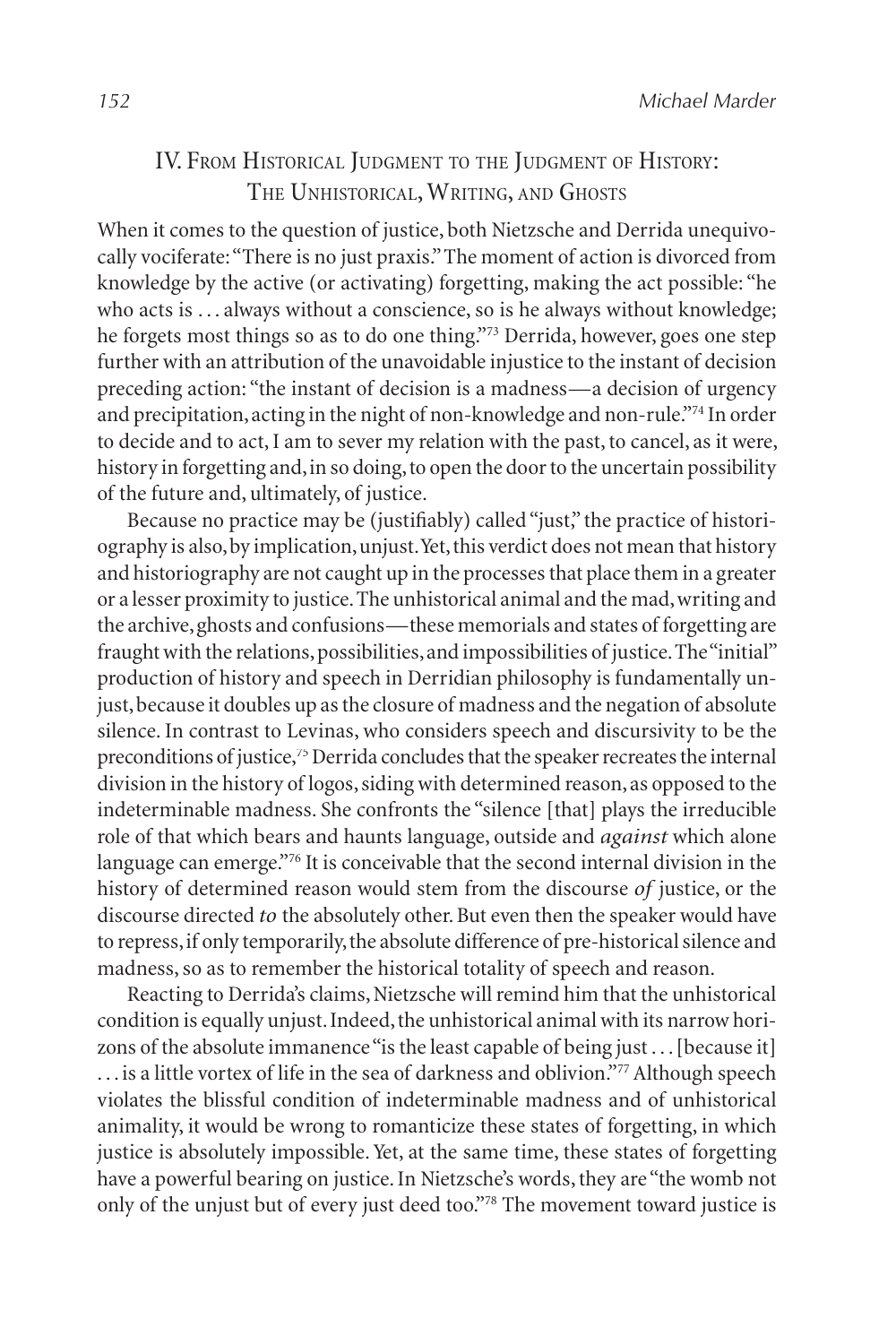instigated by the insertion of the unhistorical and the anti-historical into history: the overflow of language's "wounds" with the archaic pre-linguistic silence, the over-saturation of memory with forgetting, the historical rejection of history, etc. Otherwise, separated from the intra-historical content, trans-historical forms absolute difference included—are vacuous, moralizing, and paralyzing.

Derrida further narrows down his version of historicity from the emergence of language in general to the emergence of written language. In this case, the oral tradition forgotten beneath the memorial of writing supplants madness as the victim of injustice. But, according to Derrida, writing in itself need not be unjust, for it may be conceived as either a generous absence of the author, who offers his work to the judgment of the reader, or as the hinge *(la brisure)*, preserving difference in the articulation of various epochs to which the inscriptions belong.<sup>79</sup> What contains the possibility of injustice is the fall of writing into Occidental linearity with its desire to synchronize (not to articulate) difference expressed in linear historical narrative. This desire is embodied in the archive—the bridge between writing and reading—whose functions consist of the legitimization, classification, and ordering of writing.<sup>80</sup> The archive formalizes the unjust assimilation of difference in the practice of textualization, though it also conveniently corrects this formalization with the help of the archiviolithic drive that internally destroys it.

Nietzsche's notion of good textuality attests to the possibility of the internal destruction of writing that effaces itself. In general, however, writing participates in a "dangerous" feature of history, "in that it places all conventions *side by side so they can be compared* and thereby calls for a judgment."81 When the historian and the writer see everything that faces them on an equal footing (without which justice is unthinkable), they dare to turn their tools of the trade—history and writing, history *as* writing—into the gold standard of all judgment. The side-by-sidedness of the dead artifacts synchronizes without disjointure and arranges what is thus conjoined in a continuous line (gramme), with which the writer/historian is intimately familiar. Consequently, the very phenomenon Derrida considers as the apex of injustice is transformed into the measure of justice viewed from the "objective" historiographic standpoint.

Those who judge past history and past writing are the latecomers "born already grey-haired," exhausted, without childhood, and without forgetting.<sup>82</sup> Latecomers are the kind of writers, who are primarily readers; they are critics immersed in the textual. The relative lateness of their appearance on the historical scene is mistaken for the attainment of the greatest knowledge hitherto, which gives them the right to pass judgment on past history and texts. Their perceived proximity to the end of history is associated with the expectation of its imminent transcendence, but ironically, "they are seized by the troubled presentiment that their life is an injustice, since there will be no future life to justify it."83 Thus, the sand castle of the latecomers' justice crumbles thanks to their inability to combine historical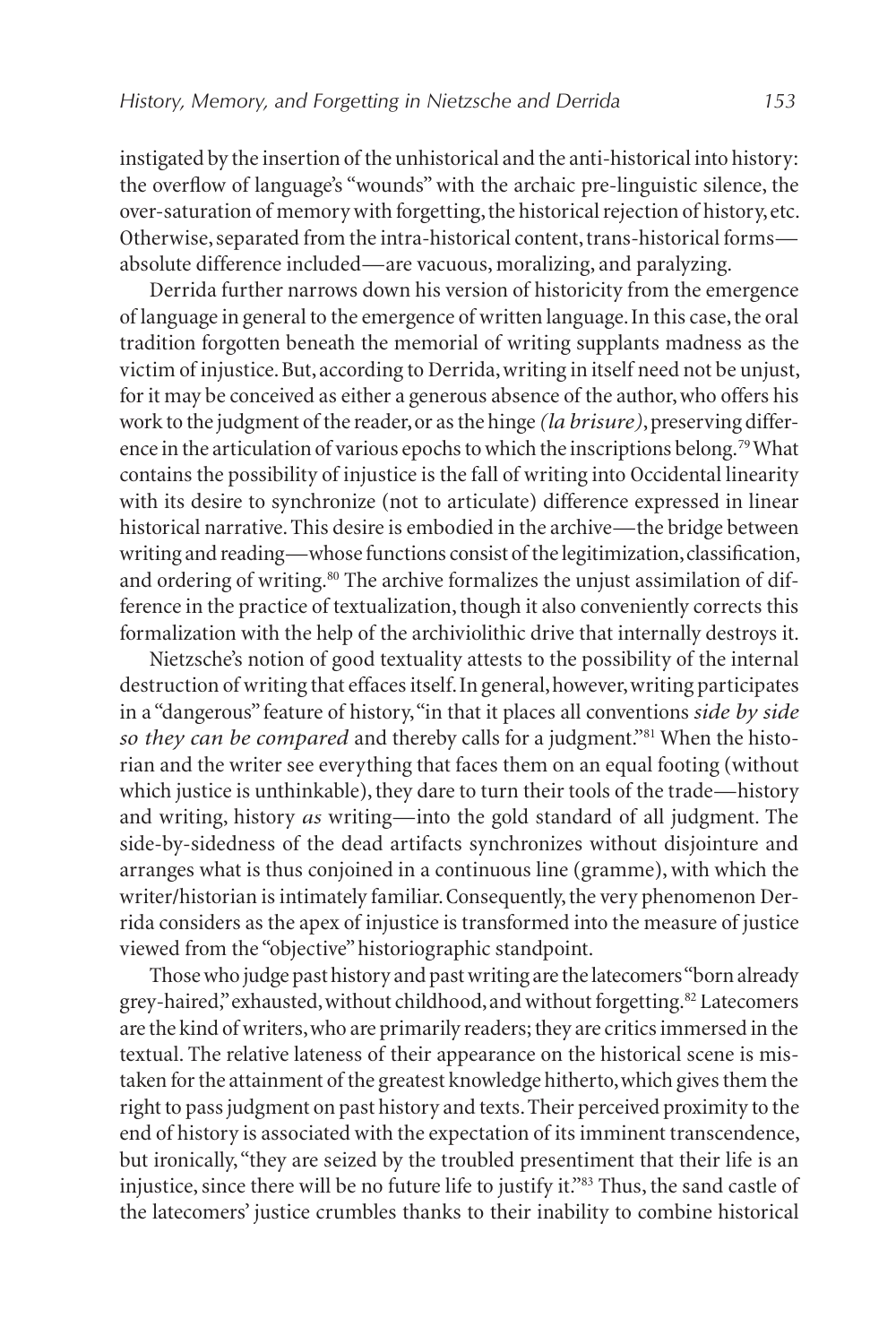transcendence and historical immanence and to become absolutely "readerly" writers, as Barthes would say.

Whereas Nietzsche situates latecomers on the continuum of synchronous history, Derrida reinterprets "lateness" as an attribute of anachronism. To turn toward justice, to face the other as other, one must arrive at a different time: "In order to wait for the other at this meeting place, one must . . . arrive there late, not early."<sup>84</sup> If one arrives "there" late, one will meet the other without meeting her. Outside of the retention/protention of memory and beyond the opposition of empirical and ideal history, the other haunts the latecomer as a ghost. Spectrality inverts the direction of judgment, such that the anterior other judges the posterior latecomer. In Nietzsche's terms, the intense consciousness of those inscribed in monumental history overflows its historical confines and, estimating the value of life, renders the impossible justice. Such justice will be rendered neither "by the living, for they are an interested party, even a bone of contention, and not judges; [nor] by the dead, for a different reason."85 Neither (both) living, nor (and) dead—the specters are uniquely situated outside of *and* within history and life: a position that allows them to compare, to evaluate, and to judge their respective values.

In conclusion, I will consider a rather provocative thesis that justice is contingent upon the (ghostly) position both within and outside of the totalities of history, language, and memory. From the brief overview offered above, it appears that a purely negative reaction to (the absolute forgetting of) these totalities reproduces the injustices inherent in them, since the rush toward the unhistorical condition ends with a "little vortex of life" oblivious to the demands of justice, and since the absolute silence rules out one's address to the other. In lieu of this reaction, Nietzsche and Derrida think through the unjust totalities of textuality, writing, and the archive in a way that *internally* "de-totalizes," or indeed deconstructs, them. Good textuality probes the limits of the textual; non-linear writing erases the line and attempts to articulate difference without suppression; and the archiviolithic drive declassifies and de-legitimizes documents. Therefore, good textuality stands for the textual *and* the extra-textual, non-linear writing—for writing *and* its erasure, and the archiviolithic drive—for historical order and disorder. The second element of each phenomenon does not simply negate the first, but moves through and beyond it toward a more just textuality, writing, and archive. Contaminating, without demolishing, the totalizing memorials of the past, forgetting instills life, difference, and justice in the lifeless, the indifferent, and the unjust.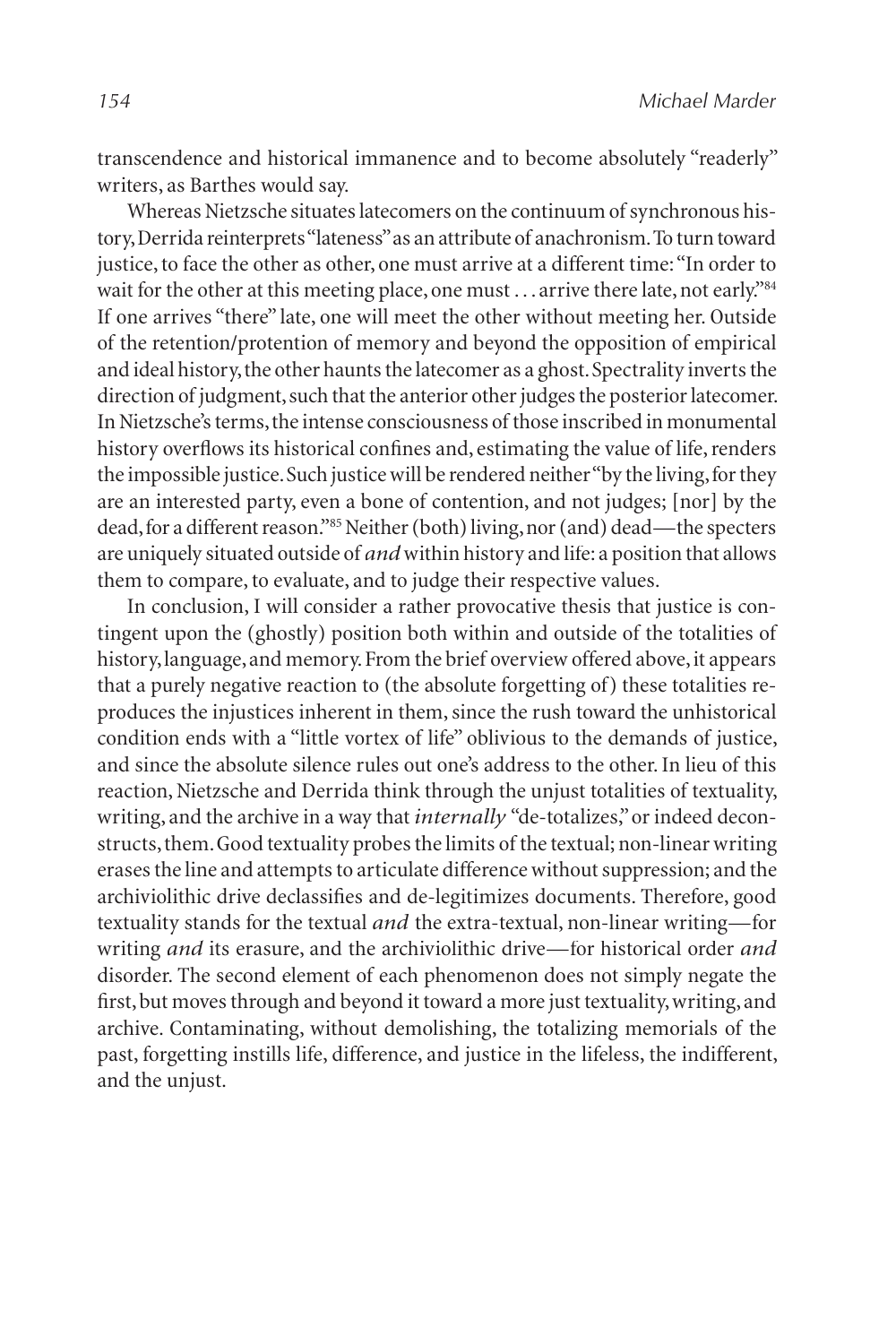### **NOTES**

- 1. Friedrich Nietzsche, *Untimely Meditations*, trans. R. J. Hollingdale (Cambridge and Melbourne: Cambridge University Press, 1997), 60.
- 2. Ibid.
- 3. Ibid., 64.
- 4. Ibid., 73.
- 5. Friedrich Nietzsche, *On the Genealogy of Morality*, trans. M. Clark and A. J. Swensen (Indianapolis/Cambridge: Hackett, 1998), 19.
- 6. Ibid., 74.
- 7. Friedrich Nietzsche, *Human, All Too Human: A Book for Free Spirits*, trans. R. J. Hollingdale (Cambridge and Melbourne: Cambridge University Press, 1996), 21.
- 8. Friedrich Nietzsche, *Beyond Good and Evil* (Mineola, N.Y.: Dover Publications, 1997), 58.
- 9. Jacques Derrida, *Writing and Difference*, translated by A. Bass (Chicago: The University of Chicago Press, 1978), 42.
- 10. Ibid., 61.
- 11. Ibid.
- 12. Jacques Derrida, "Difference," in *Margins of Philosophy*, trans. A. Bass (Chicago: The University of Chicago Press, 1982), 8.
- 13. Ibid., 22.
- 14. Jacques Derrida, *Aporias*, trans. T. Dutoit (Stanford, Calif.: Stanford University Press, 1993), 81.
- 15. Jacques Derrida, *Specters of Marx*, trans. P. Kamuf (New York and London: Routledge, 1994), 39.
- 16. Derrida, *Writing and Difference*, 37.
- 17. Friedrich Nietzsche, *Unpublished Writings from the Period of* Unfashionable Observations, trans. R. T. Gray (Stanford, Calif.: Stanford University Press, 1999), 256.
- 18. Nietzsche, *Untimely Meditations*, 64.
- 19. Derrida, *Writing and Difference*, 54.
- 20. Nietzsche, *Untimely Meditations*, 67.
- 21. Derrida, *Writing and Difference*, 47.
- 22. Jacques Derrida, *Spurs: Nietzsche's Styles*, trans. B. Harlow (Chicago and London: The University of Chicago Press, 1979), 49.
- 23. Nietzsche, *Untimely Meditations*, 65.
- 24. Jacques Derrida, *Positions*, trans. A. Bass (Chicago: The University of Chicago Press, 1972), 49-50.
- 25. I elaborate on the notion of history (history under erasure) in the next section.
- 26. Nietzsche, *Untimely Meditations*, 120.
- 27. Derrida, *Specters of Marx*, xx.
- 28. Having carefully eliminated any residual premises regarding the underlying subject of psychoanalysis, Derrida occasionally resorts to the Freudian psychoanalytical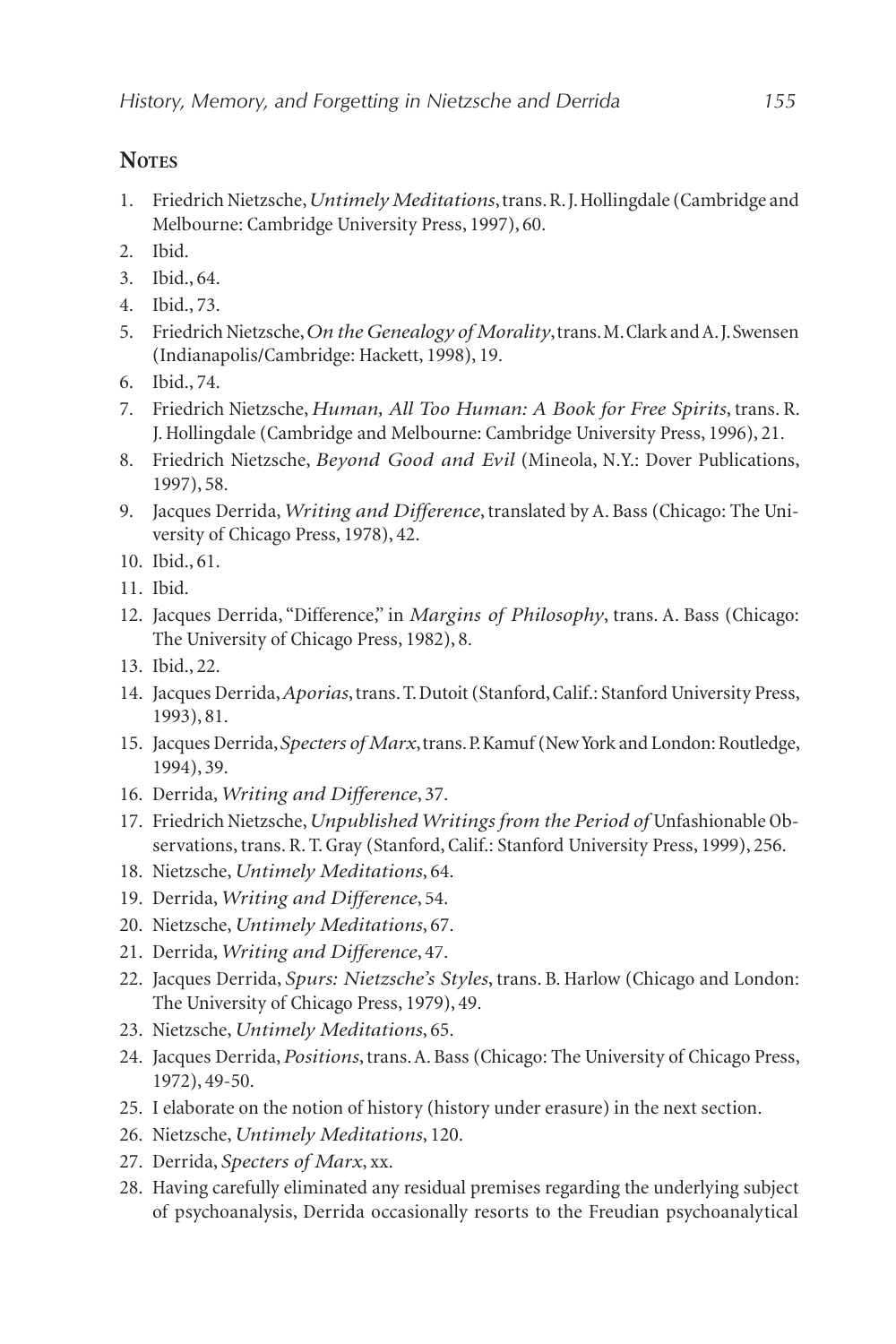vocabulary. For instance, in *Specters of Marx*, Freud's term "the work of mourning" is applied both to the repetition of failure in the history of revolutions and to the (capitalist) economic activity.

- 29. Fredric Jameson, "Marx's Purloined Letter," in *Ghostly Demarcations*, ed. Michael Sprinker (London and New York: Verso, 1999), 40.
- 30. Jacques Derrida, *Of Grammatology*, trans. G. C. Spivak (Baltimore and London: The Johns Hopkins University Press, 1997), 27.
- 31. Ibid., 84.
- 32. Derrida, *Positions*, 68.
- 33. Derrida, *Of Grammatology*, 37.
- 34. Ibid., 86.
- 35. Nietzsche, *On the Genealogy of Morality*, 51.
- 36. Nietzsche, *Unpublished Writings from the Period of* Unfashionable Observations, 381.
- 37. Friedrich Nietzsche, *The Gay Science,* trans. W. Kaufman (New York: Vintage Books, 1974), 322.
- 38. Nietzsche, *Beyond Good and Evil*, 147.
- 39. Derrida, *Writing and Difference*, 29.
- 40. Nietzsche, *Untimely Meditations*, 86.
- 41. Nietzsche, *Unpublished Writings from the Period of* Unfashionable Observations, 265.
- 42. Ibid.
- 43. Derrida, *Of Grammatology*, 18.
- 44. Nietzsche, *Untimely Meditations*, 122.
- 45. Ibid., 93.
- 46. Walter Benjamin, *Illuminations*, trans. E. Jephcott (New York: Schocken Books, 1969), 75.
- 47. Derrida, *Specters of Marx*, 52.
- 48. Jacques Derrida, *Archive Fever: A Freudian Impression*, trans. E. Prenowitz (Chicago and London: The University of Chicago Press, 1996), 12.
- 49. Ibid., 25.
- 50. Ibid., 62.
- 51. Ibid., 86.
- 52. Ibid., 84.
- 53. Nietzsche, *Untimely Meditations*, 61.
- 54. Ibid., 65.
- 55. Ibid., 68.
- 56. Derrida, *Specters of Marx*, xviii.
- 57. Ibid., 63.
- 58. Ibid., 111.
- 59. Ibid., 109.